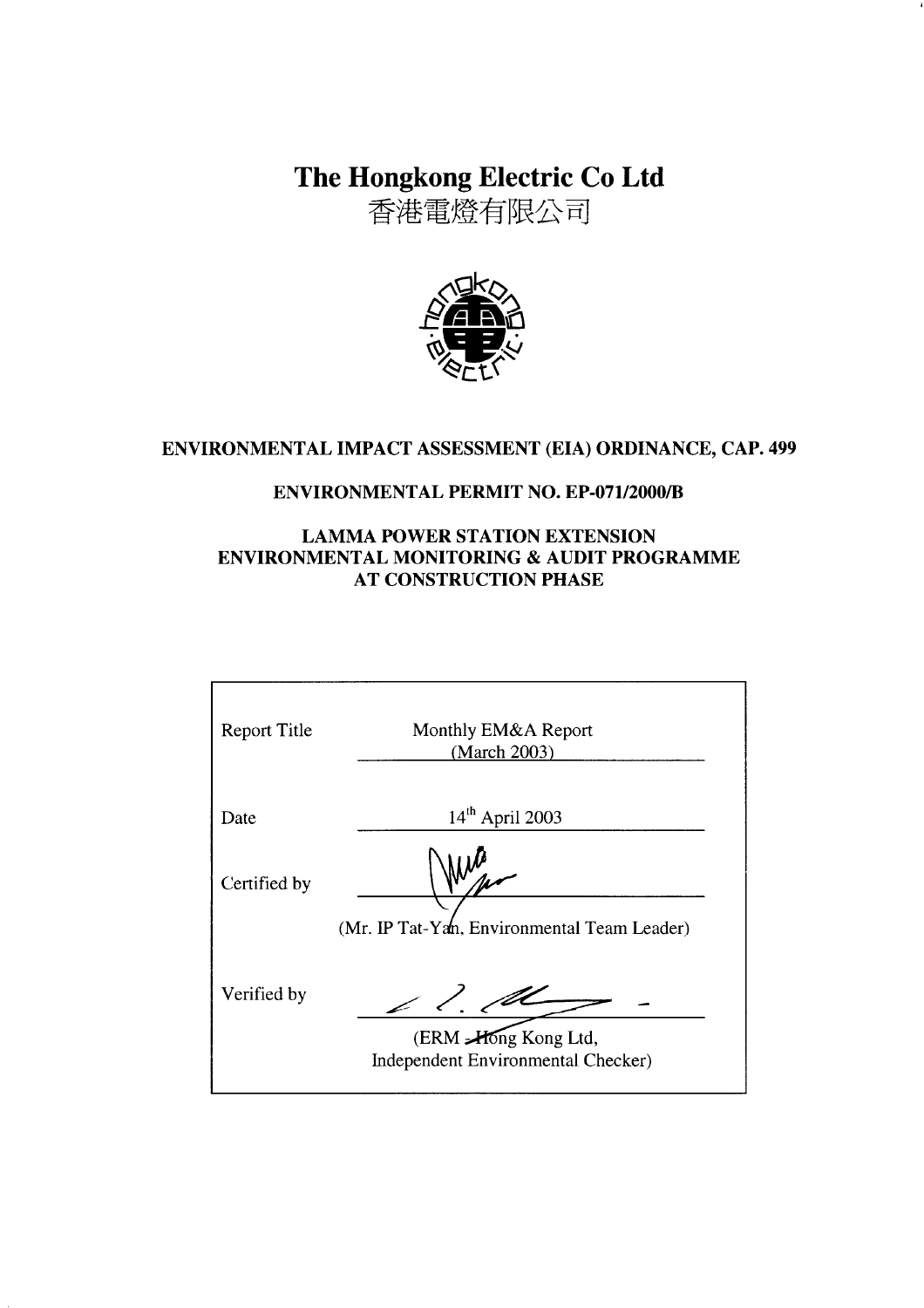# **TABLE OF CONTENT**

# **EXECUTIVE SUMMARY**

| 1.                                            |                                                                                                                                                                                                                                                                                                                                                                      |                                                       |
|-----------------------------------------------|----------------------------------------------------------------------------------------------------------------------------------------------------------------------------------------------------------------------------------------------------------------------------------------------------------------------------------------------------------------------|-------------------------------------------------------|
| 1.1<br>1.2<br>1.3<br>1.4                      | Background<br>Project Organisation<br>Construction Works undertaken during the Reporting Month<br>Summary of EM&A Requirements                                                                                                                                                                                                                                       | 1<br>$\mathbf{1}$<br>$\overline{c}$<br>$\overline{3}$ |
| 2.                                            |                                                                                                                                                                                                                                                                                                                                                                      | . 8                                                   |
| 2.1<br>2.2<br>2.3<br>2.4<br>2.5<br>2.6        | <b>Monitoring Requirements</b><br><b>Monitoring Locations</b><br>Monitoring Equipment<br>Monitoring Parameters, Frequency and Duration<br>Monitoring Procedures and Calibration Details<br><b>Results and Observations</b>                                                                                                                                           | 8<br>$\,8\,$<br>$\,$ $\,$<br>9<br>9<br>10             |
| 3.                                            |                                                                                                                                                                                                                                                                                                                                                                      | 13                                                    |
| 3.1<br>3.2<br>3.3<br>3.4<br>3.5<br>3.6        | <b>Monitoring Requirements</b><br><b>Monitoring Locations</b><br>Monitoring Equipment<br>Monitoring Parameters, Frequency and Duration<br>Monitoring Procedures and Calibration Details<br><b>Results and Observations</b>                                                                                                                                           | 13<br>13<br>13<br>14<br>14<br>15                      |
| 4.                                            |                                                                                                                                                                                                                                                                                                                                                                      | .17                                                   |
| 4.1<br>4.2<br>4.3<br>4.4<br>4.5<br>4.6<br>4.7 | Review of Environmental Monitoring Procedures<br>Assessment of Environmental Monitoring Results<br>Site Environmental Audit<br>Status of Environmental Licensing and Permitting<br>Implementation Status of Environmental Mitigation Measures<br>Implementation Status of Event/Action Plans<br>Implementation Status of Environmental Complaint Handling Procedures | 17<br>17<br>18<br>18<br>19<br>19<br>20                |
| 5.                                            |                                                                                                                                                                                                                                                                                                                                                                      | 21                                                    |
| 5.1<br>5.2<br>5.3<br>5.4                      | <b>Status of Natural Gas supply</b><br>Key Issues for the Coming Month<br>Monitoring Schedules for the Next 3 Months<br>Construction Program for the Next 3 Months                                                                                                                                                                                                   | 21<br>21<br>22<br>22                                  |
| 6.                                            |                                                                                                                                                                                                                                                                                                                                                                      | 23                                                    |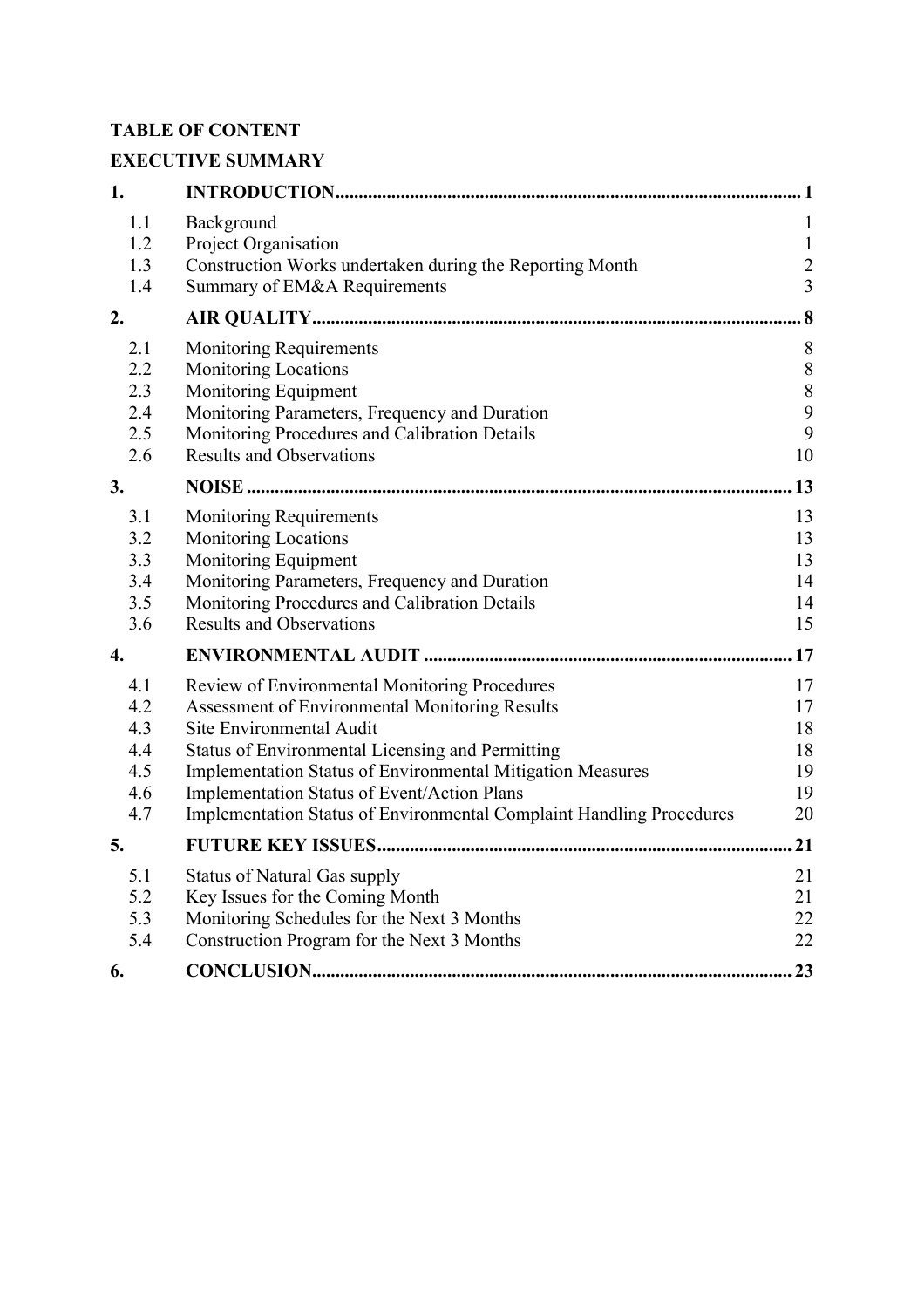## **LIST OF TABLES**

- Table 1.1 Construction Activities and Their Corresponding Environmental Mitigation Measures
- Table 2.1 Air Quality Monitoring Locations
- Table 2.2 Air Quality Monitoring Equipment
- Table 2.3 Air Quality Monitoring Parameter, Duration and Frequency
- Table 3.1 Noise Monitoring Locations
- Table 3.2 Noise Monitoring Equipment
- Table 3.3 Noise Monitoring Duration and Parameter
- Table 4.1 Summary of AL Level Exceedances on Monitoring Parameters
- Table 4.2 Estimated Amounts of Waste Generated in March 2003
- Table 4.3 Summary of Environmental Licensing and Permit Status
- Table 4.4 Environmental Complaints / Enquiries Received in March 2003
- Table 4.5 Outstanding Environmental Complaints / Enquiries Received Before

## **LIST OF FIGURES**

- Figure 1.1 Layout of Work Site
- Figure 1.2 Cable Route of Transmission System
- Figure 1.3 Location of Dumping Area (from  $12<sup>th</sup>$  June 2002)
- Figure 2.1 Location of Air Quality Monitoring Stations
- Figure 3.1 Location of Noise Monitoring Stations

## **APPENDICES**

- Appendix A Organization Chart
- Appendix B Action and Limit Levels for Air Quality and Noise
- Appendix C Environmental Monitoring Schedule
- Appendix D Air Quality Monitoring Results for March 2003
- Appendix E Noise Monitoring Results for March 2003
- Appendix F The QA/QC Procedures and Results
- Appendix G Event/Action Plans
- Appendix H Site Audit Summary
- Appendix I Summary of EMIS
- Appendix J Tentative Construction Programme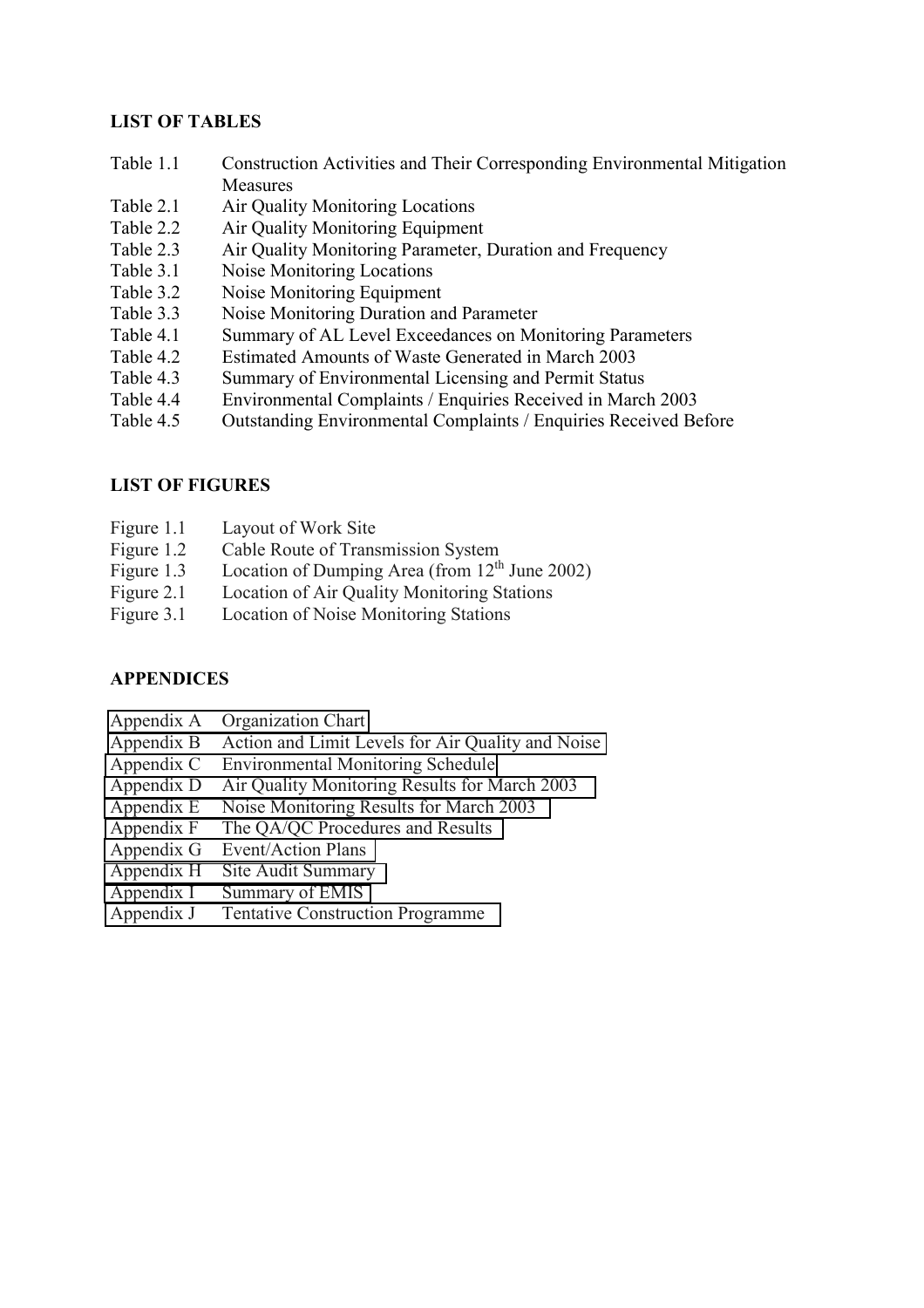## **EXECUTIVE SUMMARY**

This is the twenty-fourth monthly Environmental Monitoring and Audit (EM&A) report for the Project "Construction of Lamma Power Station Extension" prepared by the Environmental Team (ET). This report presents the results of impact monitoring on air quality and noise for the said project in March 2003.

After successful completion of post-project monitoring in September 2002, no further marine water quality monitoring for the reclamation works would be required. Besides, as there were no activities for the laying of the gas pipeline in the reporting month, no water quality impact monitoring at the relevant stations was carried out.

Air and noise monitoring were performed. The results were checked against the established Action/Limit (AL) levels. An on-site audit was conducted once per week. The implementation status of the environmental mitigation measures, Event/Action Plan and environmental complaint handling procedures were also checked.

#### **Construction Activities Undertaken**

Construction activities for Lamma Extension during the reporting month are tabulated as follows:

| Item                       | <b>Construction Activities</b>                                                                                                                        |
|----------------------------|-------------------------------------------------------------------------------------------------------------------------------------------------------|
| Site Formation             | Rockfilling, seawall construction, piling of foundation for link<br>bridges, C.W. intake & outfall construction and slurry ash piping<br>and filling. |
| Unit L9                    | Trial pipe construction for piling foundation.                                                                                                        |
| <b>Transmission System</b> | No construction activities.                                                                                                                           |

#### **Environmental Monitoring Works**

One (1) air quality environmental monitoring works was rescheduled as shown in the following table.

| Monitoring work               | Original Schedule | Makeup sampling  | Reasons                |
|-------------------------------|-------------------|------------------|------------------------|
| 24 hour TSP monitoring at AM3 | $7th$ March 2003  | $1th$ March 2003 | Failure of TSP Sampler |

Other than this, all monitoring work at designated stations was performed satisfactorily.

#### *Air Quality*

No exceedance of Action and Limit levels for air quality was recorded in the month.

*Noise* 

The hoarding works for the construction of transmission system were completed on 11 May 2002. The civil works would tentatively commence in early 2004. As there was no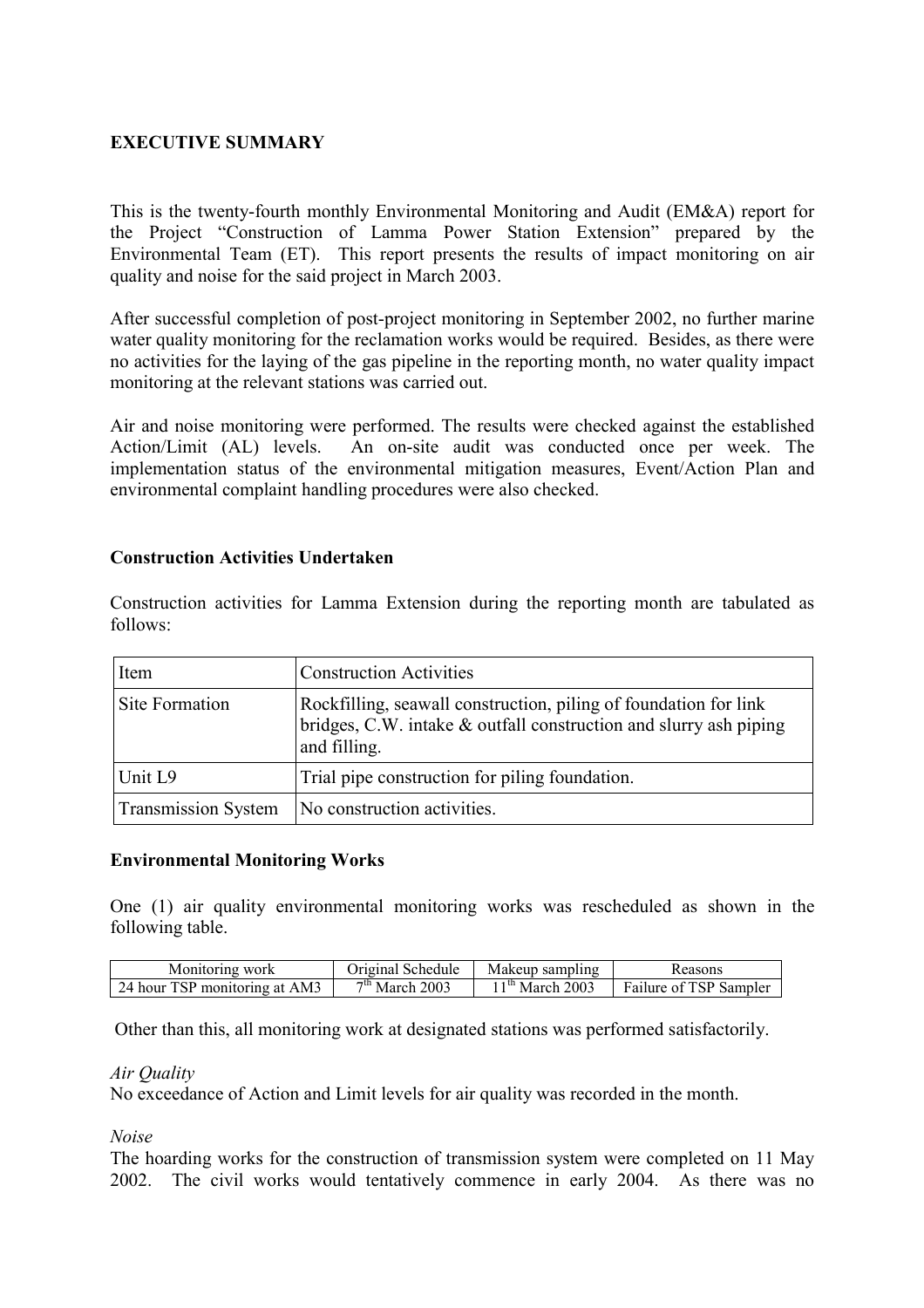construction work in this reporting month, manual noise measurements for the construction of transmission system was suspended.

Construction work for Lamma Extension was carried out during the restricted hours including evening-time, holidays and night-time under valid Construction Noise Permits. No exceedance of Action and Limit levels for noise arising from the construction of Lamma Extension was recorded in the month.

#### **Site Environmental Audit**

Site audits were carried out on a weekly basis to monitor environmental issues on the construction site. The site conditions were generally satisfactory. All required mitigation measures were implemented.

As the commencement of construction works of Transmission System had been deferred to early 2004, the weekly inspection for the site was suspended in the reporting month.

| <b>Description</b>                            | Permit No.               | <b>Valid Period</b> |                | <b>Issued To</b> | Date of                |
|-----------------------------------------------|--------------------------|---------------------|----------------|------------------|------------------------|
|                                               |                          | <b>From</b>         | T <sub>0</sub> |                  | <i><b>Issuance</b></i> |
| Varied Environmental<br>Permit                | EP-071/2000/B            | 13/07/01            |                | <b>HEC</b>       | 13/07/01               |
| <b>Construction Noise</b><br>Permit           | GW-UW0262-02             | 10/09/02            | 09/03/03       | Contractor       | Superseded             |
| <b>Construction Noise</b><br>Permit           | PP-UW0030-02             | 15/11/02            | 14/05/03       | Contractor       | 09/10/02               |
| <b>Construction Noise</b><br>Permit           | GW-UW0374-02             | 01/12/02            | 31/05/03       | Contractor       | 28/11/02               |
| <b>Construction Noise</b><br>Permit           | GW-UW0409-02             | 15/01/03            | 14/07/03       | Contractor       | 06/01/03               |
| <b>Construction Noise</b><br>Permit           | GW-UW0067-03             | 10/03/03            | 09/09/03       | Contractor       | 10/03/03               |
| Registration of<br>Chemical Waste<br>Producer | WPN5213-912-<br>G1050-01 | 01/06/02            |                | Contractor       | 03/06/02               |
| Dumping Permit                                | EP/MD/03-107             | 12/12/02            | 15/05/03       | Contractor       | 22/11/02               |
| Waste Water<br>Discharge Licence              | EP742/912/006414I        | 10/06/02            | 30/06/07       | Contractor       | 10/06/02               |
| Waste Water<br>Discharge Licence              | EP742/912/006634I        | 16/07/02            | 31/07/07       | Contractor       | 16/07/02               |

#### **Environmental Licensing and Permitting**

#### **Implementation Status of Environmental Mitigation Measures**

Environmental mitigation measures for the construction activities as recommended in the EM&A manual were implemented in the reporting month.

#### **Environmental Complaints**

No complaint against the construction activities was received in the reporting month.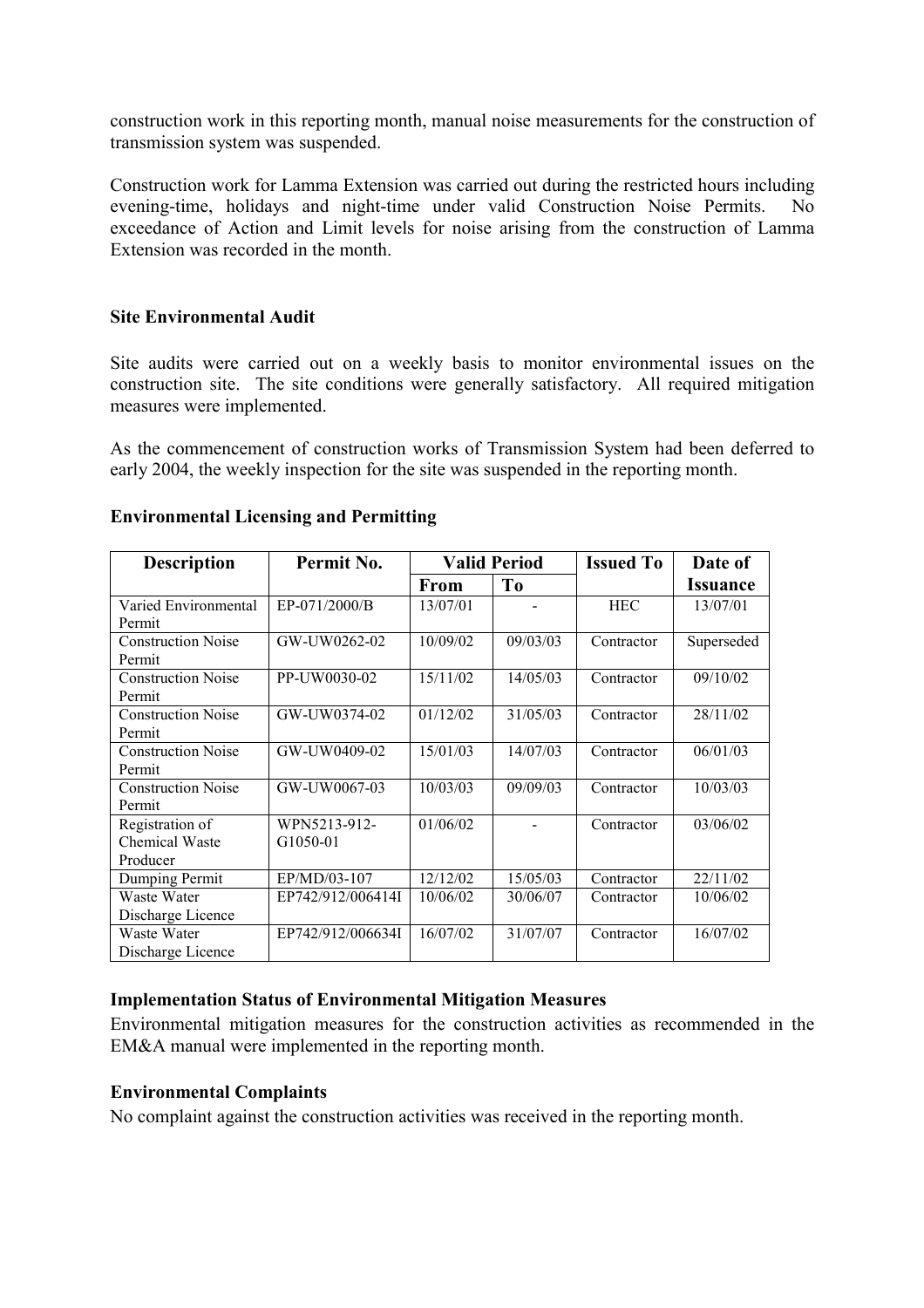## **Future Key Issues**

The future key issues to be considered in the coming month are as follows:

## Site Formation

- to continue monitoring the noise level during construction and to ensure compliance with the CNP's already obtained;
- to continue the preventive measures for noise exceedance and keep monitoring/ reviewing the performance;
- to provide de-silting utilities for wastewater before discharge;
- to monitor and review the sufficiency of the dust suppression measures provided and increase the resources accordingly if necessary;

#### Transmission System

- to closely monitor the construction activities, if any, in order to avoid disturbance to the rare plants;
- to provide temporary fire fighting equipment for prevention of fire within the work sites;

## Unit L9 Piling Foundation

- to continue monitoring the noise level during construction and to ensure compliance with the CNPs already obtained;
- to continue the preventive measures for noise exceedance and keep monitoring/ reviewing the performance;
- to spray water on the ground and road surface to prevent dust emission;
- to continue monitoring and reviewing the emission of smoke from construction machines;
- to minimize water consumption;
- to implement the Waste Management Plan.

## **Concluding Remarks**

The environmental performance of the project was generally satisfactory.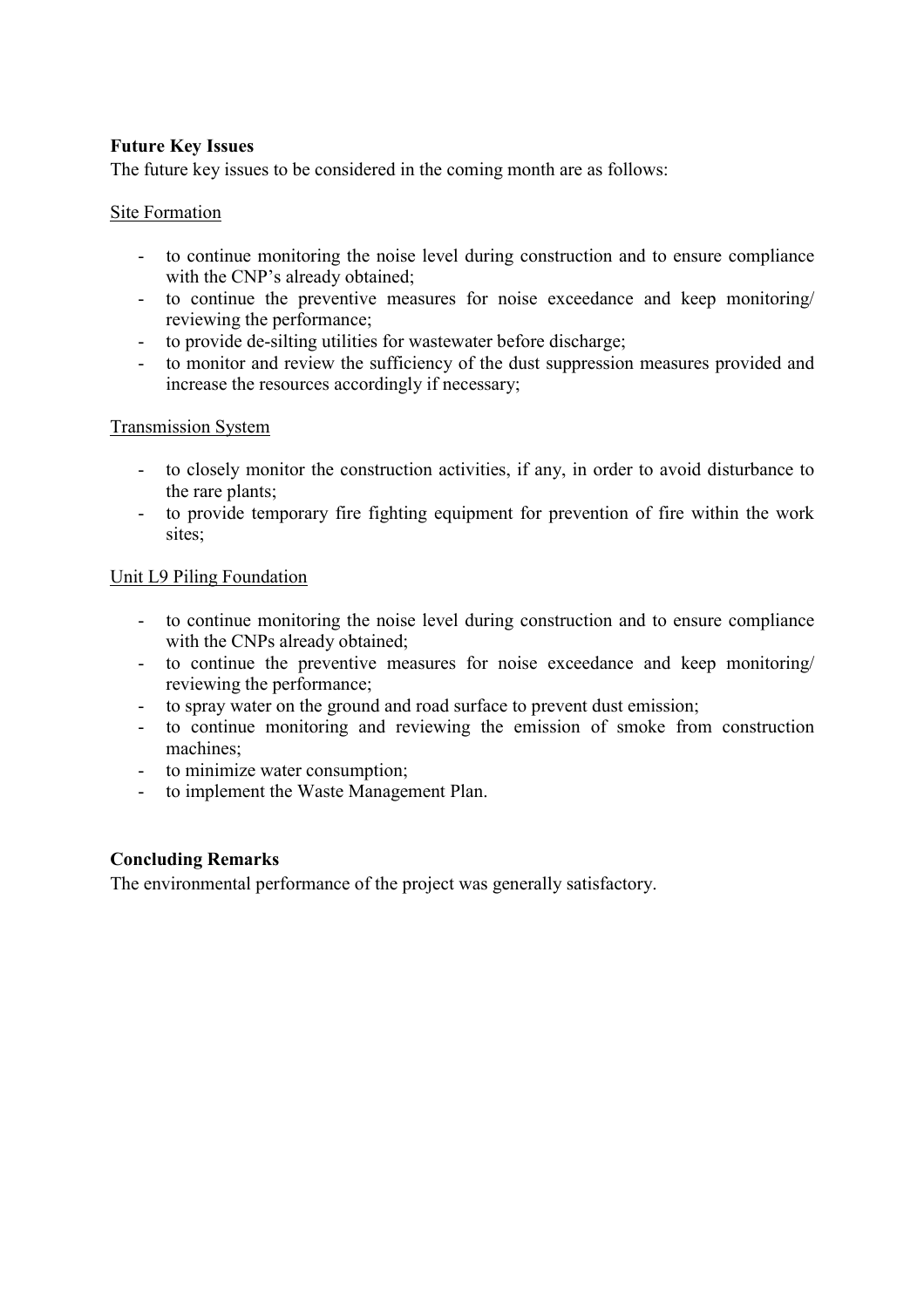# **1. INTRODUCTION**

## **1.1 Background**

The Environmental Team (hereinafter called the "ET") was formed within the Hongkong Electric Co. Ltd (HEC) to undertake Environmental Monitoring and Audit for "Construction of Lamma Power Station Extension" (hereinafter called the "Project"). Under the requirements of Section 6 of Environmental Permit EP-071/2000/B, an EM&A programme for impact environmental monitoring set out in the EM&A Manual (Construction Phase) is required to be implemented. In accordance with the EM&A Manual, environmental monitoring of air quality, noise and water quality and regular environmental audits are required for the Project. As the post-project marine water monitoring was successfully completed in September 2002, no further water quality monitoring for the reclamation works would be required.

The Project involves the construction of a gas-fired power station employing combined cycled gas turbine technology, forming an extension to the existing Lamma Power Station. The key elements of the Project including the construction activities associated with the transmission system and submarine gas pipeline are outlined as follows.

- dredging and reclamation to form approximately 22 hectares of usable area;
- construction of six 300MW class gas-fired combined cycle units;
- construction of a gas receiving station;
- construction of a new transmission system linking the Lamma Extension to load centres on Hong Kong Island;
- $\bullet$ laying of a gas pipeline for the supply of natural gas to the new power station

This report summarizes the environmental monitoring and audit work for the Project for the month of March 2003.

## **1.2 Project Organisation**

An Environmental Management Committee (EMC) has been set up in HEC to oversee the Project. The management structure includes the following:

- $\bullet$ Environmental Protection Department (The Authority);
- - Environmental Manager (The Chairman of the Environmental Management Committee);
- -Engineer;
- $\bullet$ Independent Environmental Checker (IEC);
- $\bullet$ Environmental Team (ET);
- -**Contractor**

The project organisation chart for the construction EM&A programme is shown in Appendix A.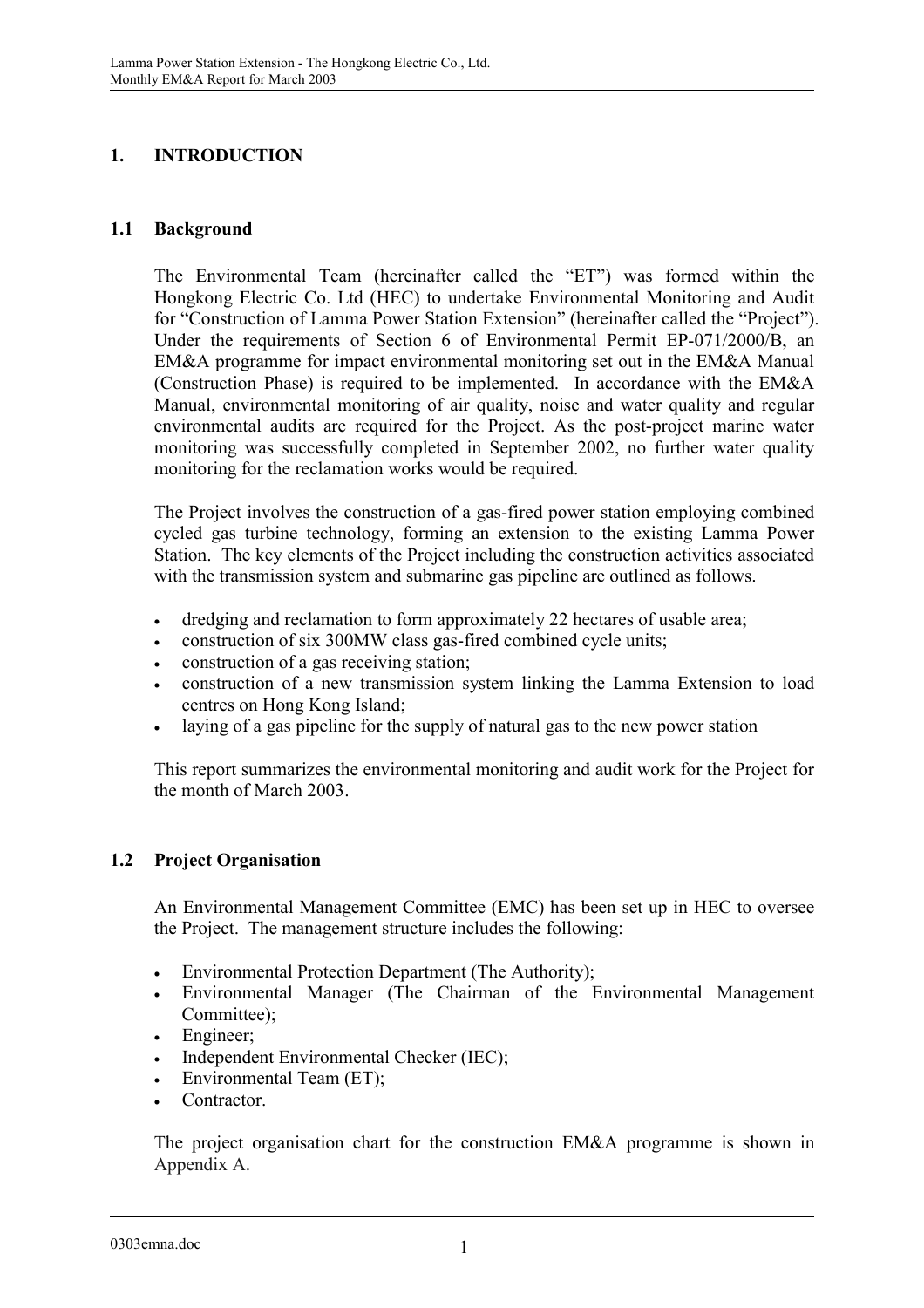## **1.3 Construction Works undertaken during the Reporting Month**

Construction activities undertaken during the reporting month for site formation were rockfilling, construction of seawall, piling foundation for link bridge, C.W. intake & outfall construction and slurry ash piping and filling. Construction activity for Unit L9 was the construction of trial pile for piling foundation. There was no construction activity for Unit L9's associated transmission system. Layout plans for site formation and transmission system are shown in Figure 1.1 and Figure 1.2 respectively. Uncontaminated dredged/excavated materials arising from the piling foundation work of Unit L9 were dumped at the assigned location within the South Cheung Chau Spoil Disposal Area. Figure 1.3 shows the dumping location in January 2003.

The main construction activities carried out during the reporting month and the corresponding environmental mitigation measures are summarized in Table 1.1. The implementation of major mitigation measures in the month is provided in Appendix I.

| <b>Item</b>  | <b>Construction</b><br><b>Activities</b>    | <b>Environmental Mitigation Measures</b>                                                                                                                                     |
|--------------|---------------------------------------------|------------------------------------------------------------------------------------------------------------------------------------------------------------------------------|
|              | <b>Site Formation</b>                       |                                                                                                                                                                              |
| $\mathbf{1}$ | Rockfilling $\&$<br>Seawall<br>Construction | <b>Noise</b><br>General noise mitigation measures employed at<br>all work sites throughout the construction phase.                                                           |
|              |                                             | <b>Waste Management</b><br>Waste Management Plan submitted and<br>implemented.                                                                                               |
|              |                                             | <b>Marine Ecology</b><br>All construction related vessels approached the<br>site from the designated route/channel to avoid<br>possible disturbance to the finless porpoise. |
| 2            | Piling<br>Foundation for<br>Link Bridge     | <b>Noise</b><br>General noise mitigation measures implemented<br>and silent type equipment deployed.<br>Air<br>Dust suppression measures implemented.                        |
|              |                                             |                                                                                                                                                                              |

Table 1.1 Construction Activities and Their Corresponding Environmental Mitigation **Measures**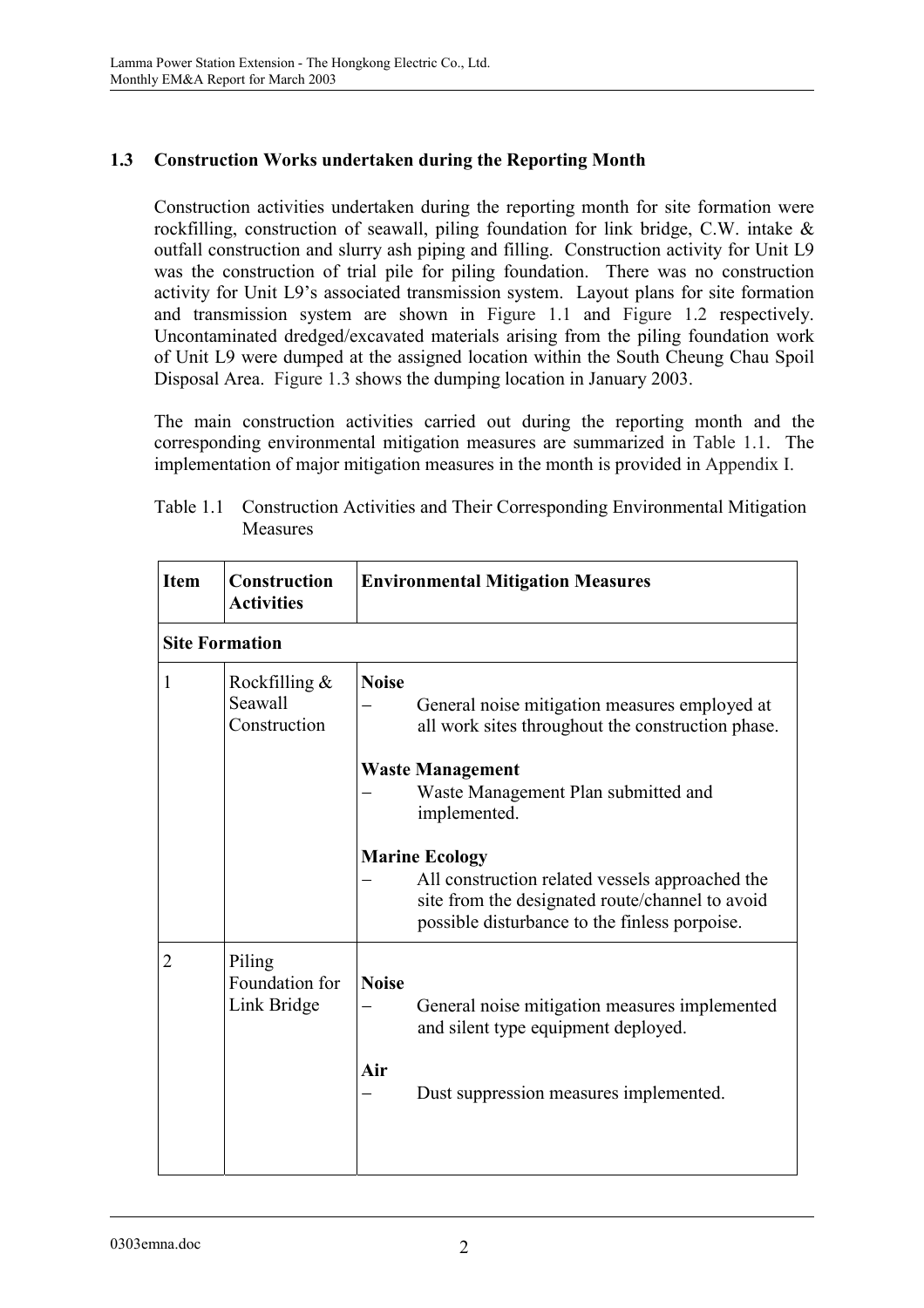| <b>Item</b>    | Construction<br><b>Activities</b>                |              | <b>Environmental Mitigation Measures</b>                                                                                                                                                                       |
|----------------|--------------------------------------------------|--------------|----------------------------------------------------------------------------------------------------------------------------------------------------------------------------------------------------------------|
| 3              | $C.W.$ Intake $&$<br>Outfall                     | <b>Noise</b> | General noise mitigation measures implemented<br>and silent type equipment deployed.                                                                                                                           |
| $\overline{4}$ | Slurry ash<br>piping and<br>filling              | <b>Noise</b> | General noise mitigation measures implemented<br>and silent type equipment deployed.                                                                                                                           |
|                | <b>Construction of Transmission System</b>       |              |                                                                                                                                                                                                                |
| $\overline{4}$ | No construction<br>activities                    |              | <b>Terrestrial Ecology</b><br>Special care and close monitoring to avoid<br>disturbances to the rare plant species.<br>Temporary fire fighting equipment provided<br>within the work area during construction. |
|                | <b>Construction of Unit L9 Piling Foundation</b> |              |                                                                                                                                                                                                                |
| 5              | <b>Trial Pile</b><br>Construction                | <b>Noise</b> | <b>Water Quality</b><br>Water usage kept to a minimum.                                                                                                                                                         |
|                |                                                  |              | General noise mitigation measures implemented<br>and silent type equipment deployed.                                                                                                                           |
|                |                                                  | Air          | Dust suppression measures implemented.                                                                                                                                                                         |
|                |                                                  |              | <b>Waste Management</b><br>Waste is sorted, stored & recycled.<br>Chemical waste is stored and collected.                                                                                                      |

# **1.4 Summary of EM&A Requirements**

The EM&A program requires environmental monitoring for air, noise and water quality. As the post-project marine water monitoring was successfully completed in September 2002, no further water quality monitoring for the reclamation works would be required. The detailed EM&A monitoring work for air quality and noise are described in Sections 2 and 3 respectively. Regular environmental site audits for air quality, noise, water quality and waste management were carried out.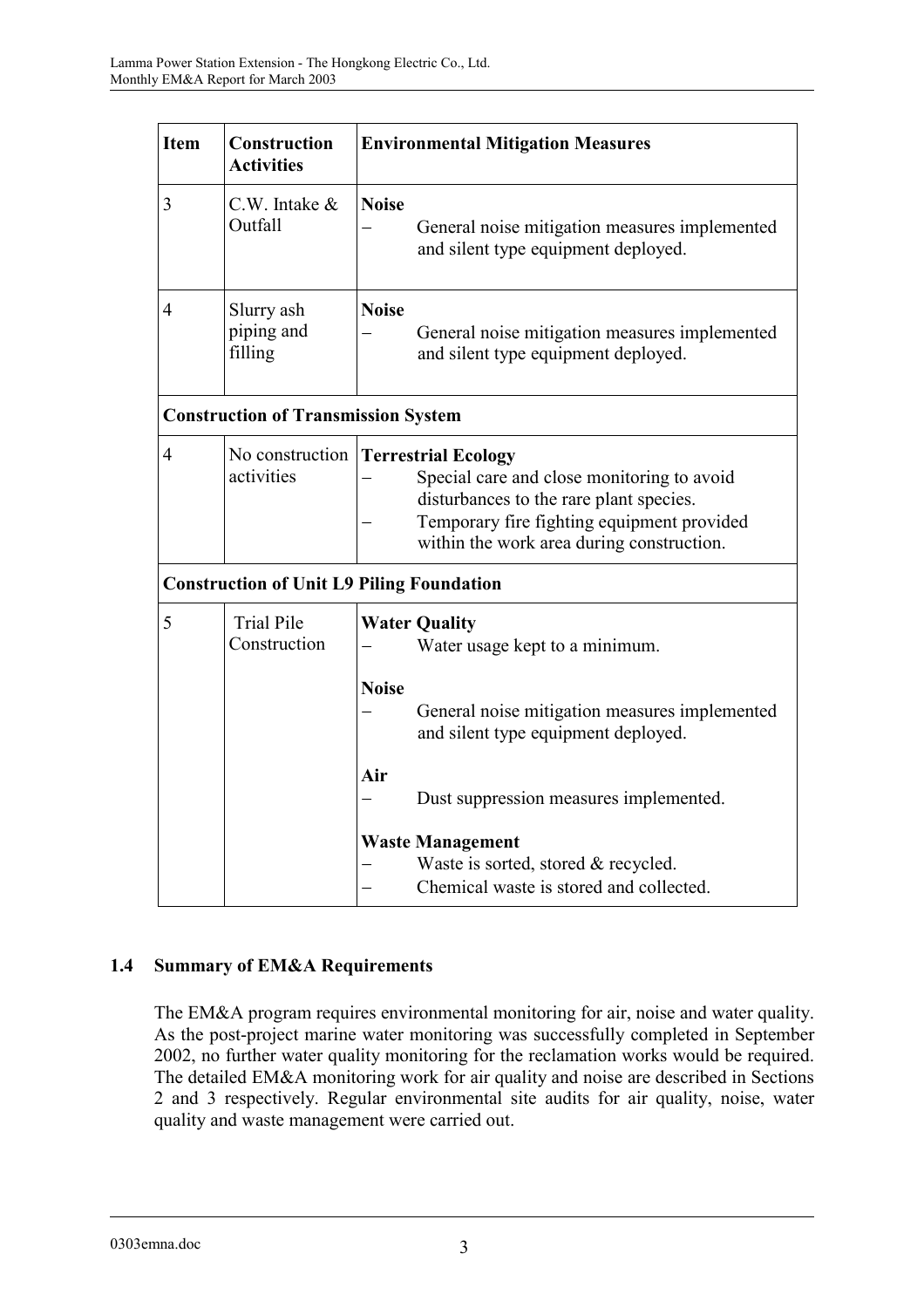The following environmental audits are summarized in Section 4 of this report:

- -Environmental monitoring results;
- -Waste Management Records;
- $\bullet$ Weekly site audit results;
- $\bullet$ The status of environmental licensing and permits for the Project;
- $\bullet$  The implementation status of environmental protection and pollution control/ mitigation measures.

Future key issues will be reported in Section 5 of this report.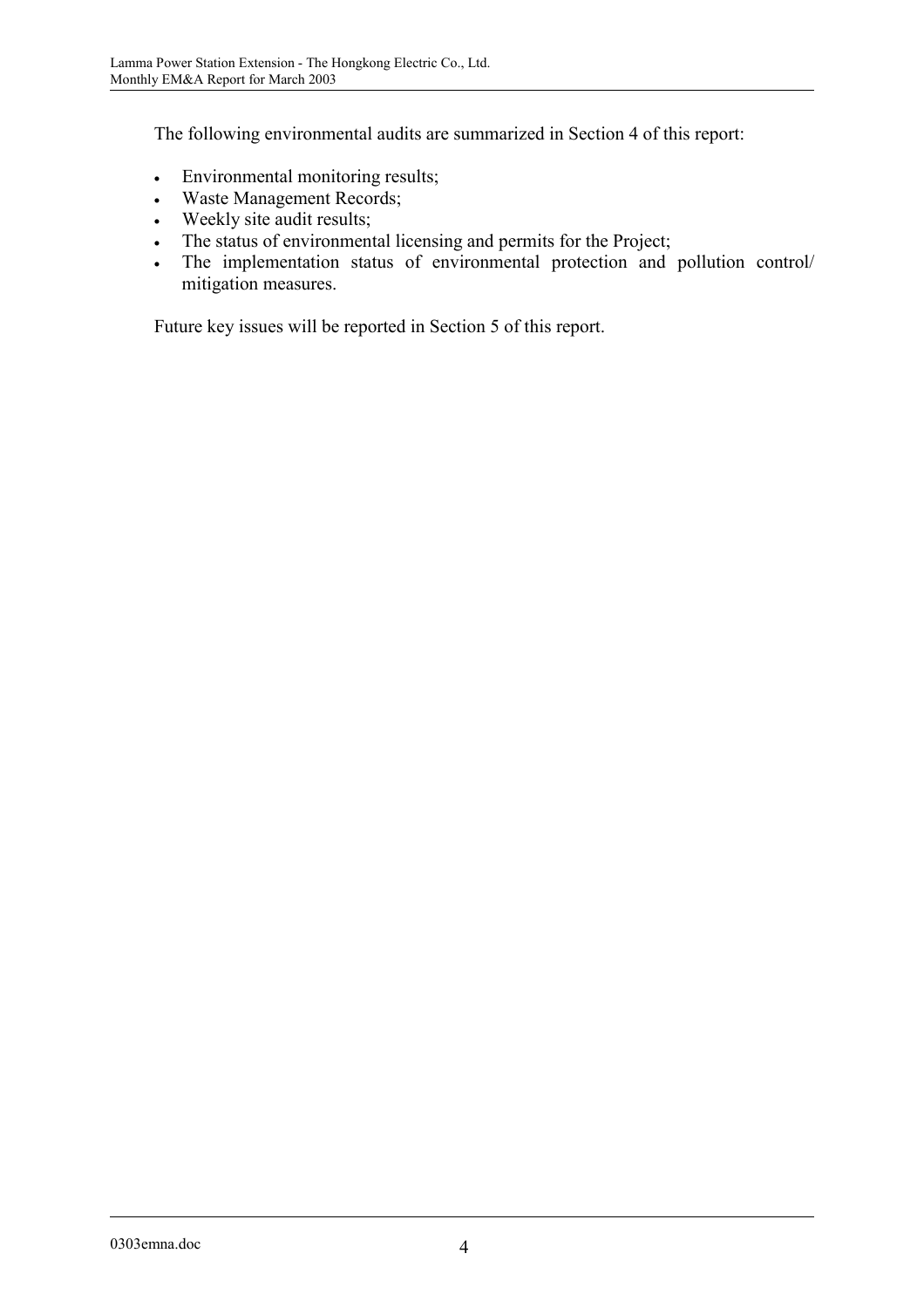

Figure 1.1 Layout of Work Site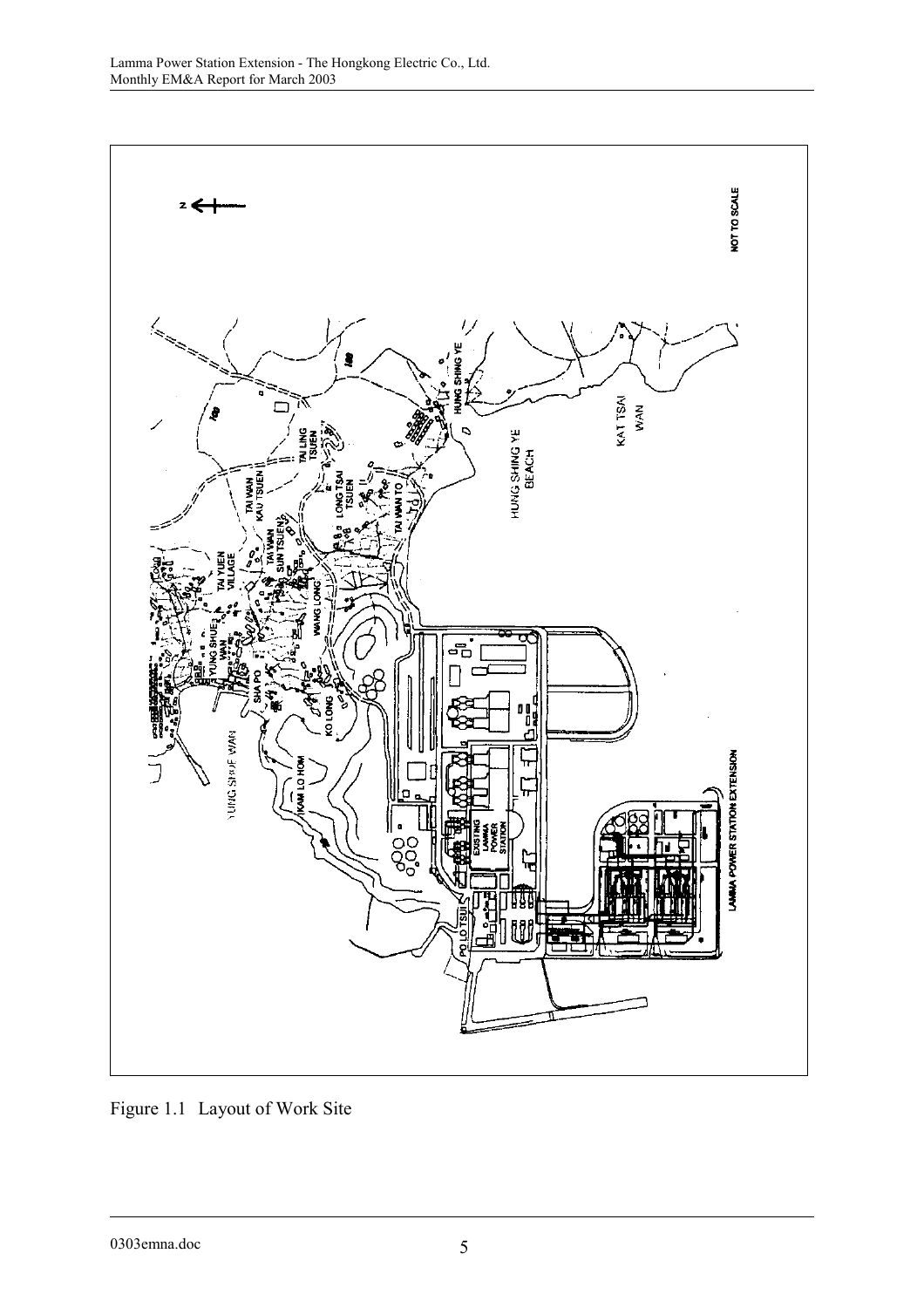

Figure 1.2 Cable Route of Transmission System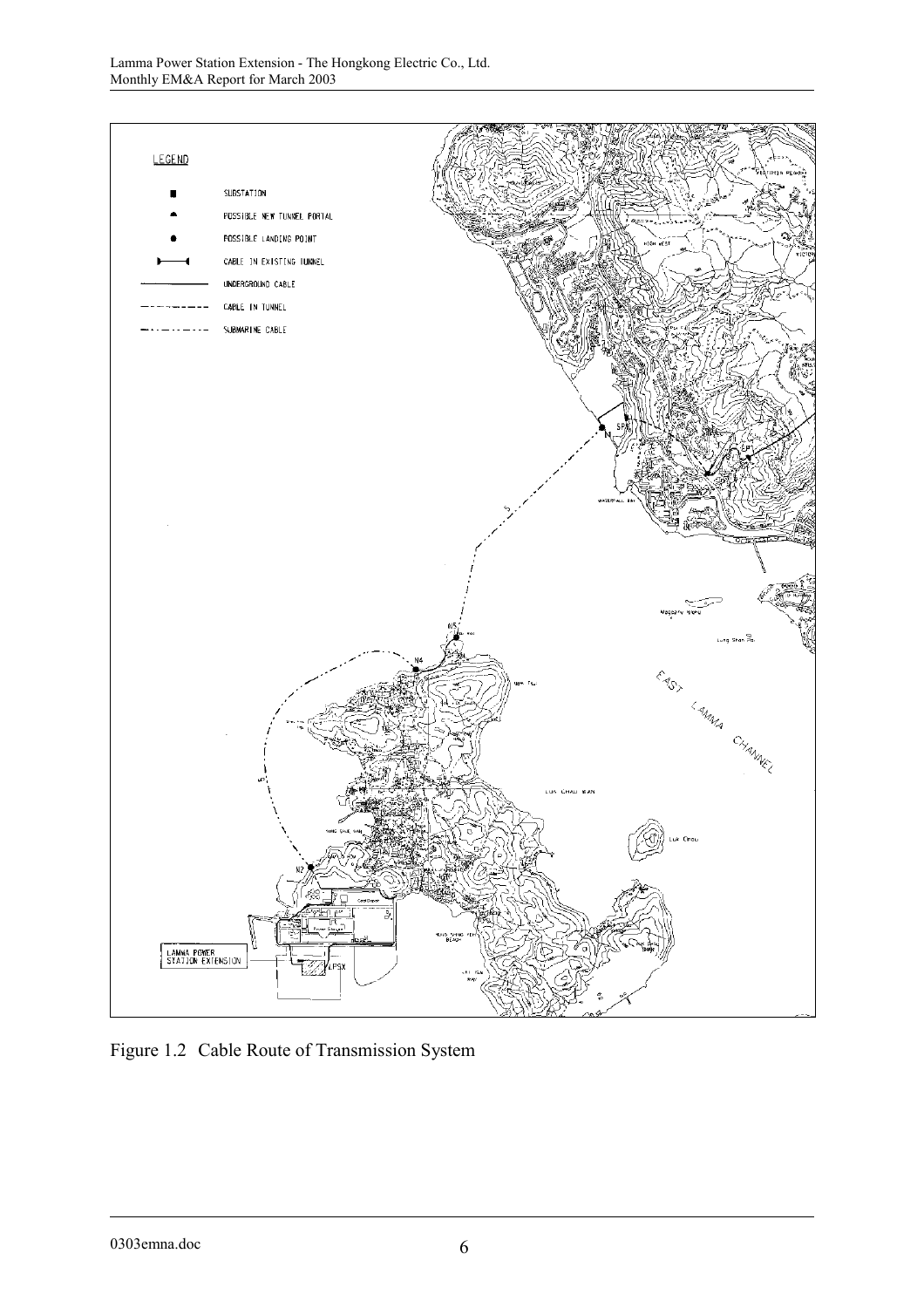

Figure 1.3 Location of Dumping Area (from 12<sup>th</sup> June 2002)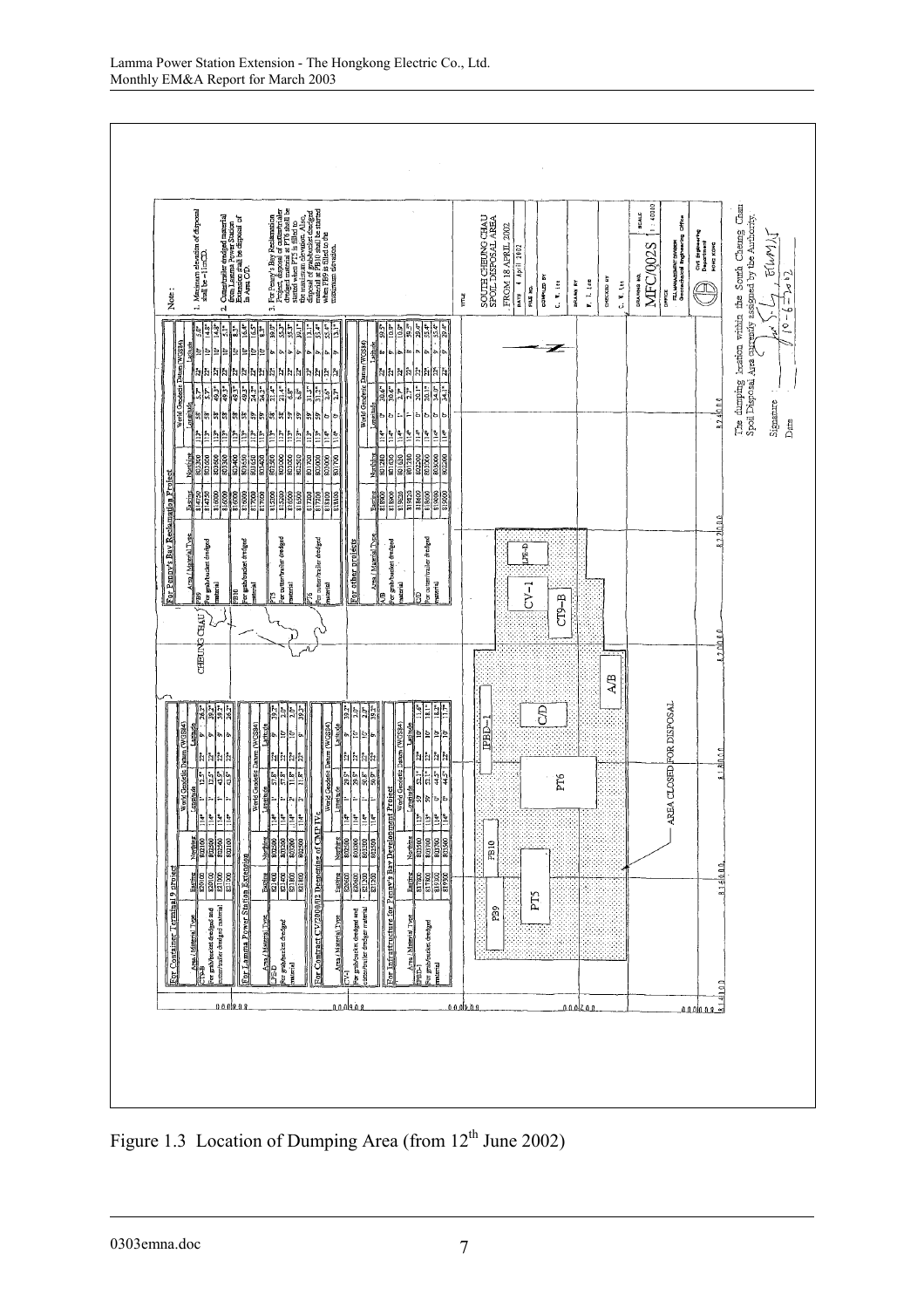# **2. AIR QUALITY**

## **2.1 Monitoring Requirements**

1-hour and 24-hour TSP monitoring at agreed frequencies were conducted to monitor air quality. The impact monitoring data were checked against the Action/Limit Levels as determined in the Baseline Monitoring Report (Construction Phase). Appendix B shows the established Action/Limit Levels for Air Quality.

## **2.2 Monitoring Locations**

Three dust monitoring locations were selected for 1-hour TSP sampling (AM1, AM2 & AM3) while four monitoring locations were selected for 24-hour TSP sampling (AM1, AM2, AM3 and AM4). Table 2.1 tabulates the monitoring stations. The locations of the monitoring stations are shown in Figure 2.1.

| <b>Location I.D.</b> | <b>Description</b> |
|----------------------|--------------------|
| AM1                  | Reservoir          |
| AM2                  | East Gate          |
| AM3                  | Ash Lagoon         |
| AM4                  | Tai Yuen Village   |

Table 2.1 Air Quality Monitoring Locations

# **2.3 Monitoring Equipment**

Continuous 24-hour TSP air quality monitoring was performed using the GS2310 High Volume Air Samplers (HVAS), Partisol Model 2000 Sampler and the MINIVOL Portable Sampler at AM1&2, AM3 and AM4 respectively. TEOM Model 1400a continuous dust monitors were used to carry out 1-hour TSP monitoring at AM1, AM2 and AM3. Table 2.2 summarises the equipment used in dust monitoring.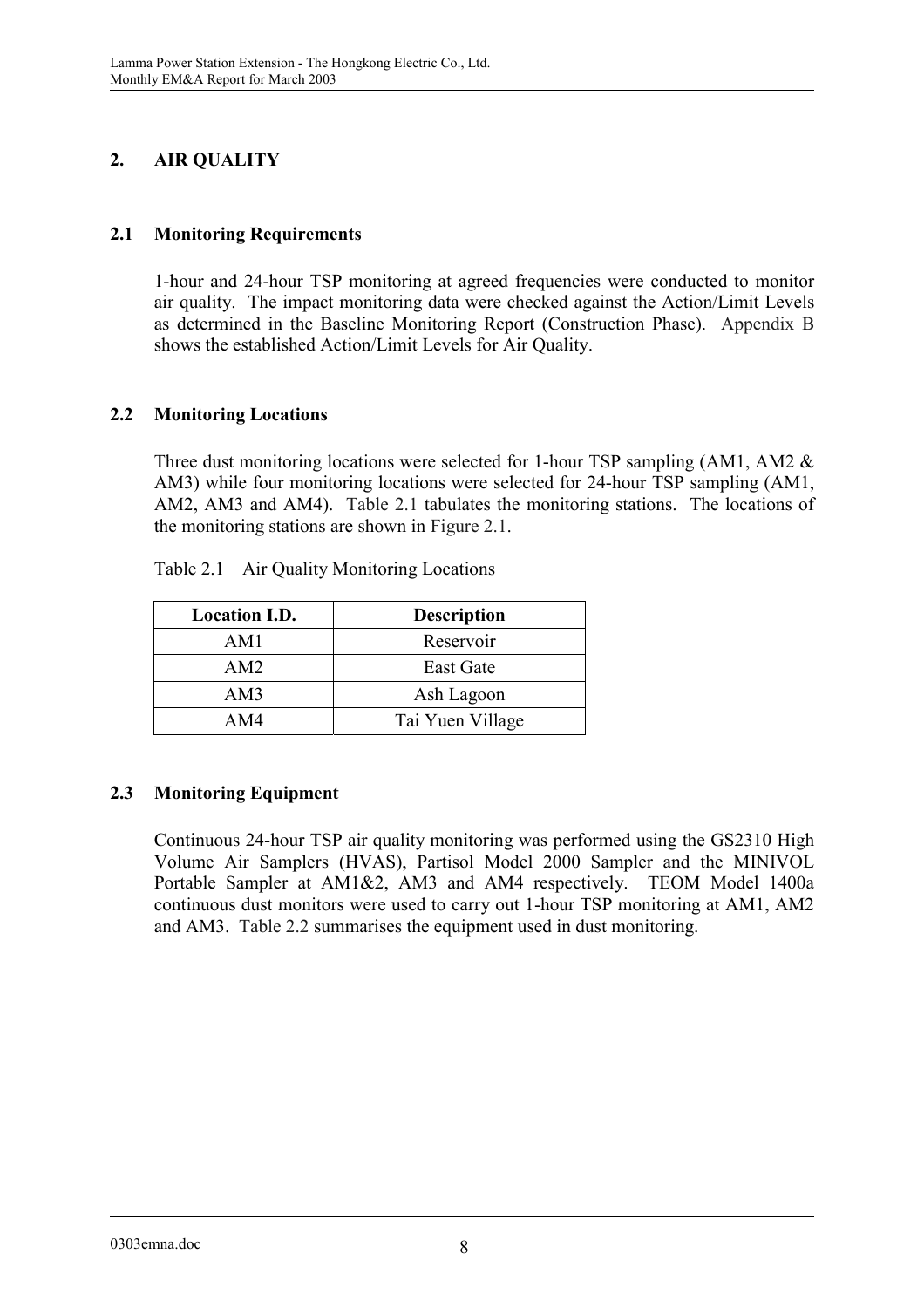| Equipment                                                    | <b>Model and Make</b>                         |  |
|--------------------------------------------------------------|-----------------------------------------------|--|
| 24-hour sampling:<br><b>HVAS</b> Sampler                     | Model GS2310<br>Anderson Instruments Inc.     |  |
| Partisol Air Sampler                                         | Partisol Model 2000<br>Rupprecht & Patashnick |  |
| <b>MINIVOL Portable Sampler</b>                              | <b>AIRMETRICS</b>                             |  |
| <i>l</i> -hour sampling:<br><b>Continuous TSP Dust Meter</b> | TEOM Model 1400a<br>Rupprecht & Patashnick    |  |

Table 2.2 Air Quality Monitoring Equipment

## **2.4 Monitoring Parameters, Frequency and Duration**

Table 2.3 summarises the monitoring parameters, duration and frequency of air quality monitoring. The monitoring schedule for the reporting month is shown in Appendix C.

| Monitoring<br><b>Stations</b> | <b>Parameter</b> | <b>Duration</b> | <b>Frequency</b>              |
|-------------------------------|------------------|-----------------|-------------------------------|
| AM1                           | 1-hour TSP       |                 | 3 hourly samples every 6 days |
|                               | 24-hour TSP      | 24              | Once every 6 days             |
| AM2                           | 1-hour TSP       |                 | 3 hourly samples every 6 days |
|                               | 24-hour TSP      | 24              | Once every 6 days             |
| AM3                           | 1-hour TSP       |                 | 3 hourly samples every 6 days |
|                               | 24-hour TSP      | 24              | Once every 6 days             |
| AM4                           | 24-hour TSP      | 24              | Once every 6 days             |

Table 2.3 Air Quality Monitoring Parameter, Duration and Frequency

## **2.5 Monitoring Procedures and Calibration Details**

24- hour TSP Monitor:

## *Preparation of Filter Papers*

- $\bullet$  Visual inspection of filter papers was carried out to ensure that there were no pinholes, tears and creases;
- $\bullet$ The filter papers were then labelled before sampling.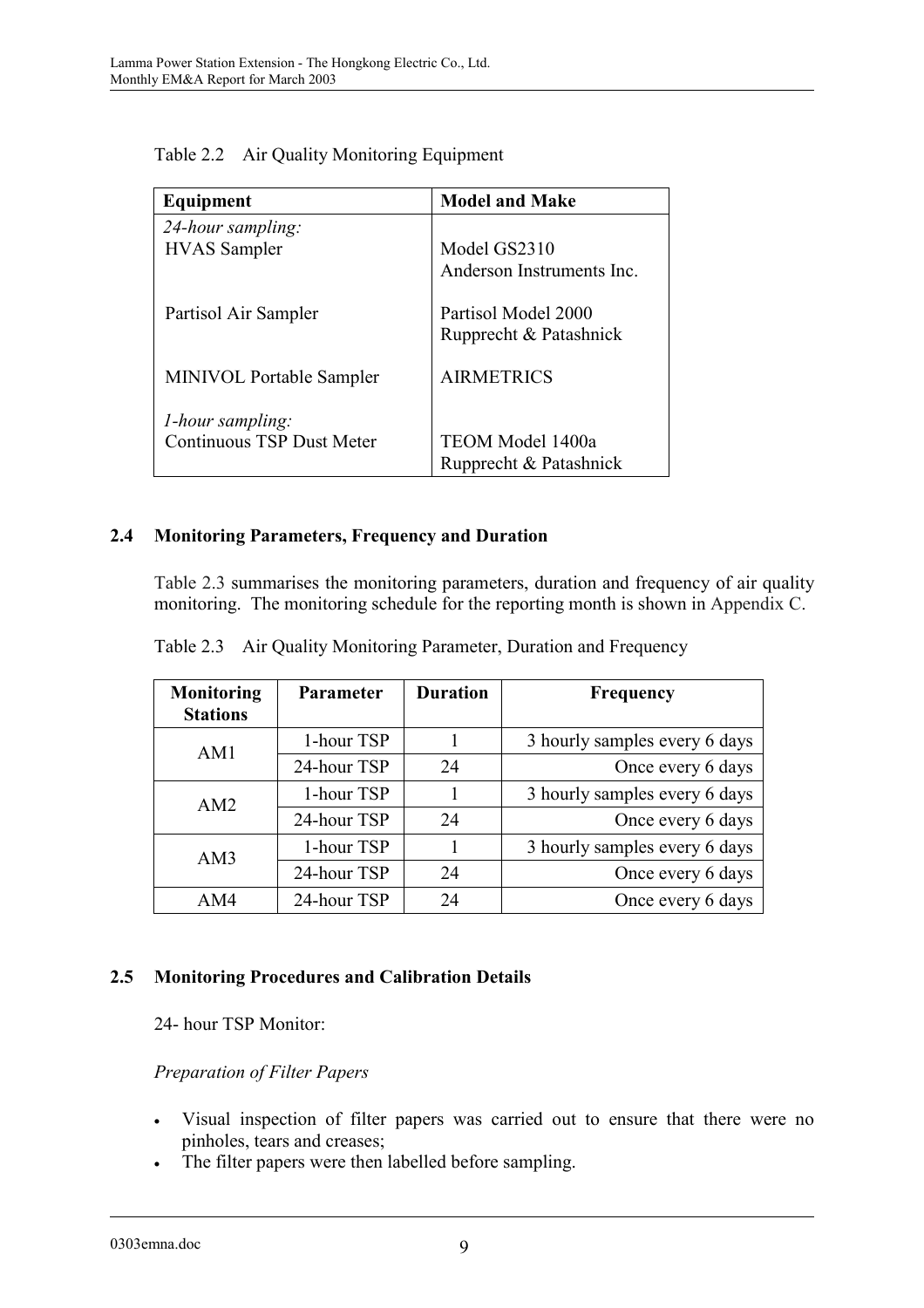$\bullet$ The filter papers were equilibrated at room temperature and relative humidity  $\leq 50\%$ for at least 24 hours before weighing.

## *Field Monitoring*

- - During collection of the sampled filter paper, the information on the elapse timer was logged. Site observations around the monitoring stations, which might have affected the monitoring results, were also recorded. Major pollution sources, if any, would be identified and reported. The flow record chart for the previous sampling was checked to see if there was any abnormality.
- $\bullet$  The post-sampling filter papers were removed carefully from the filter holder and folded to avoid loss of fibres or dust particles from the filter papers;
- -The filter holder and its surrounding were cleaned;
- - A pre-weighed blank filter paper for the next sampling was put in place and aligned carefully. The filter holder was then tightened firmly to avoid leakage;
- $\bullet$ A new flow record chart was loaded into the flow recorder;
- $\bullet$ The programmable timer was set for the next 24 hrs sampling period,  $\pm$  1/2 hr;
- $\bullet$  The post-sampling filter papers were equilibrated at room temperature and relative humidity < 50% for at least 24 hours before weighing.

1- hour TSP Monitor:

- $\bullet$  The following parameters of the TEOM model dust meters are regularly checked to ensure proper functionality:
	- o Mass concentration;
	- o Total mass;
	- o Frequency of the tapered element;
	- o Electrical noise;
	- o Main flow;
	- o Auxiliary flow.

#### *Maintenance & Calibration*

- $\bullet$  The monitoring equipment and their accessories are maintained in good working conditions.
- $\bullet$  Monitoring equipment is calibrated at monthly intervals. Calibration details are shown in Appendix F.

## **2.6 Results and Observations**

24 hour TSP sampling at AM3 (Ash Lagoon) on  $7<sup>th</sup>$  March 2003 was void, as the Partisol TSP was found defective during the collection of filter paper on  $10<sup>th</sup>$  March 2003. The defect was immediately rectified on the same day. A makeup 24 hour TSP sampling was conducted on  $11<sup>th</sup>$  March 2003. Other than this incident, dust monitoring was conducted as scheduled in the reporting month. All monitoring data and graphical presentation of the monitoring results are provided in Appendix D. Key findings and observations are provided below: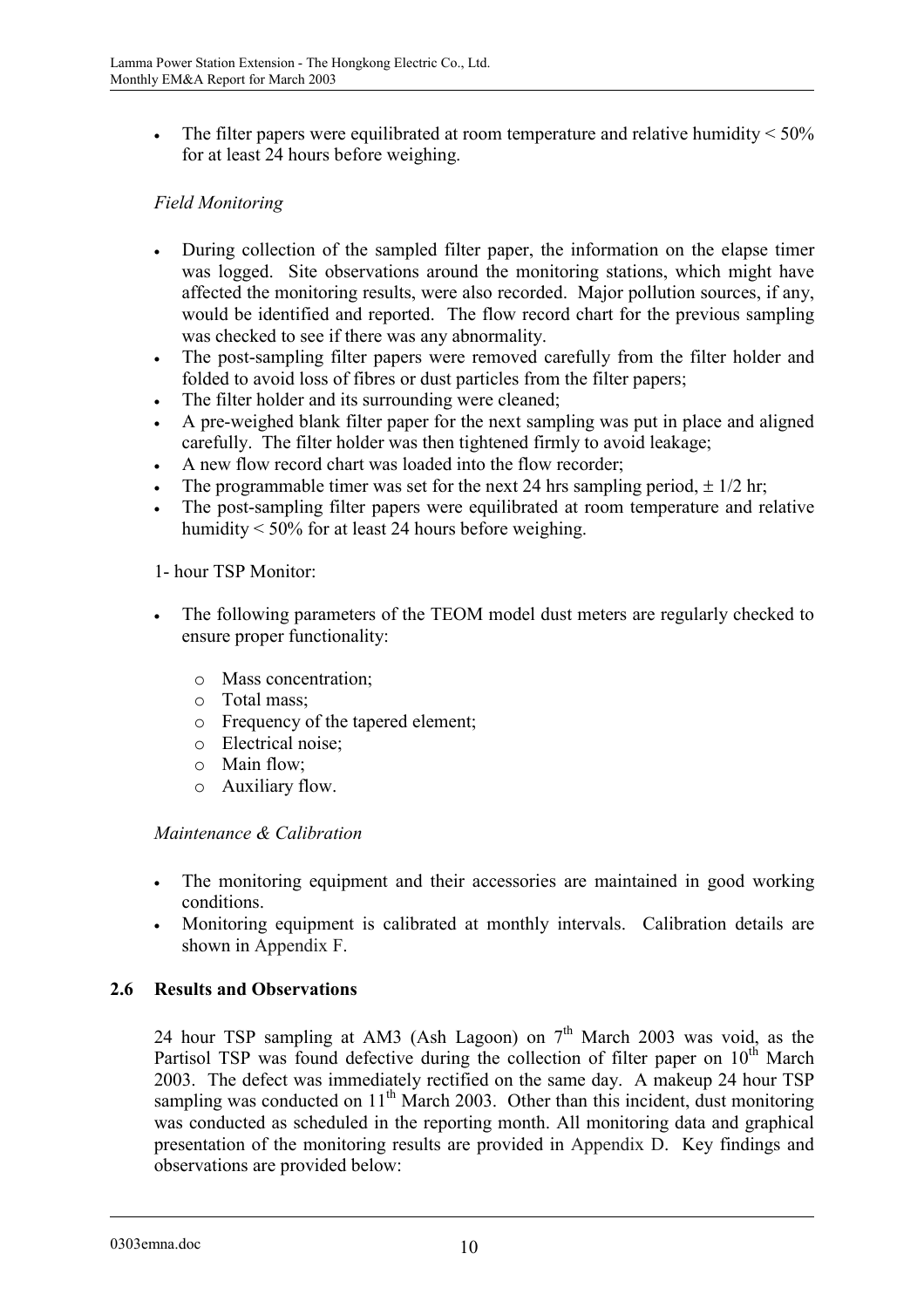# *1-hour TSP*

No exceedance of 1-hour TSP Action/Limit Level was recorded in the month.

*24-hour TSP* 

No exceedance of 24-hour TSP Action/Limit Level was recorded in the month.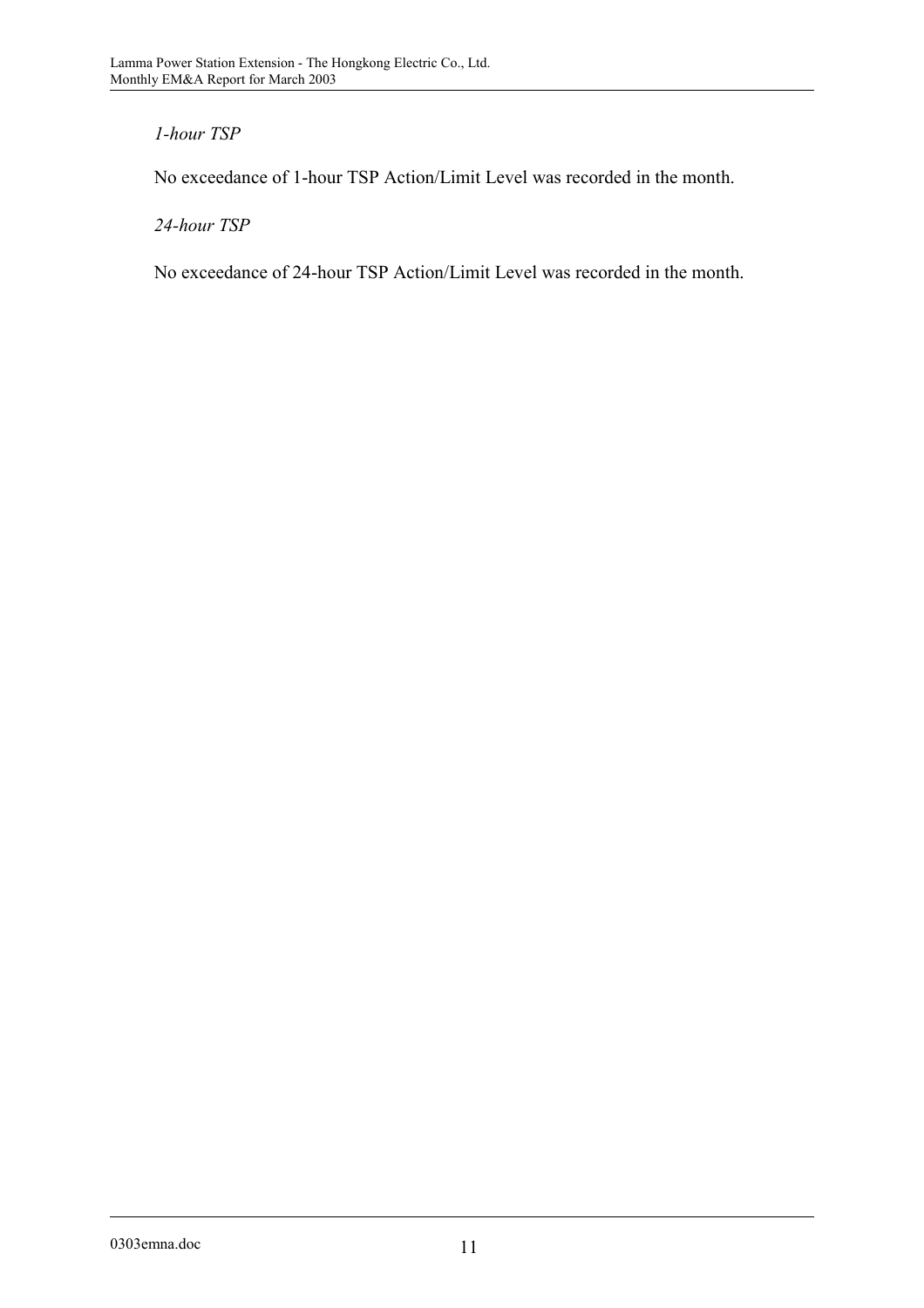

Figure 2.1 Location of Air Quality Monitoring Stations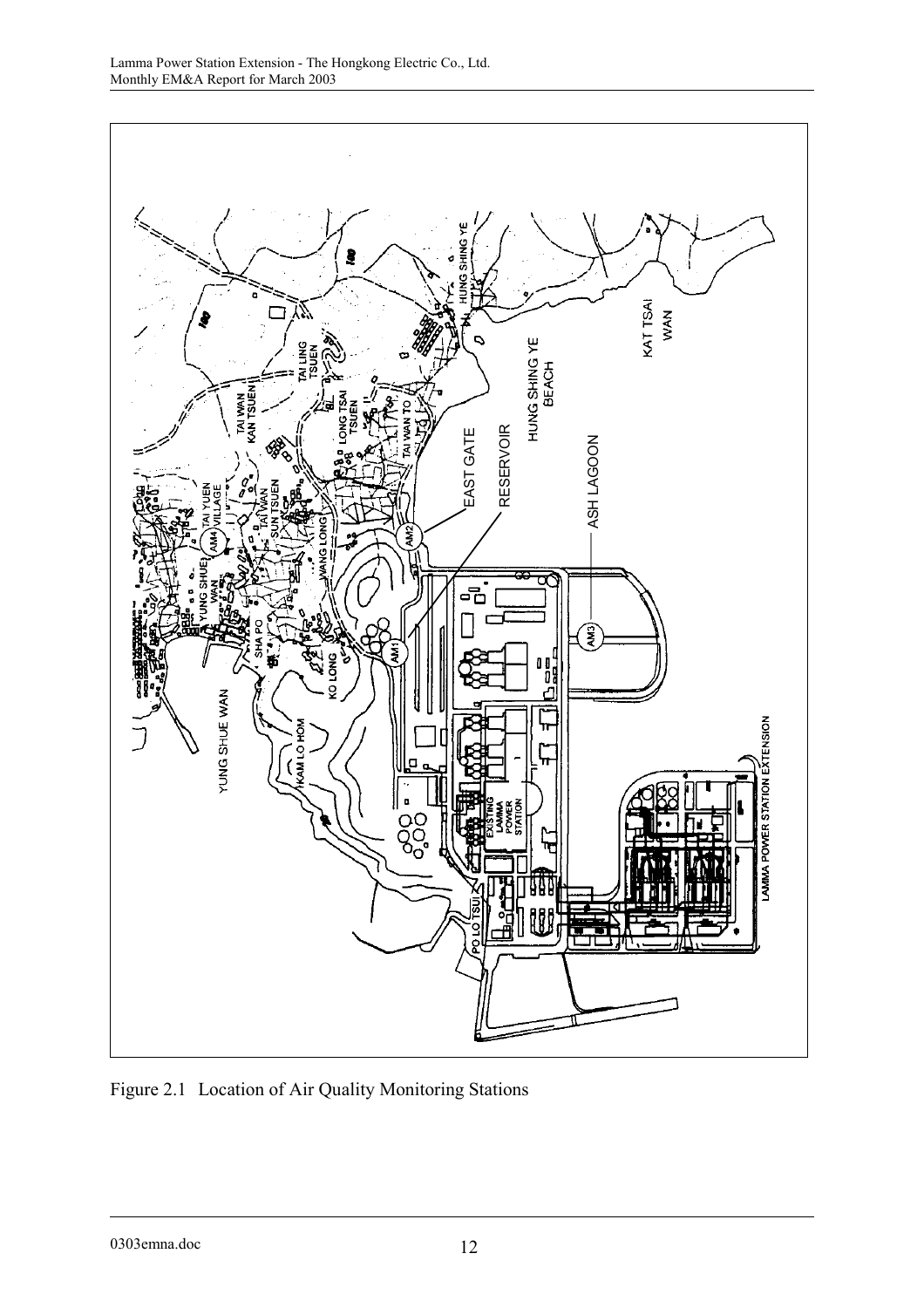## **3. NOISE**

## **3.1 Monitoring Requirements**

Continuous noise alarm monitoring at Ash Lagoon/Ching Lam were carried out to calculate the noise contributed by the construction activities at the two critical NSR's, viz. Long Tsai Tsuen/Hung Shing Ye and the school within the village of Tai Wan San Tsuen. The impact monitoring data for construction noise were checked against the limit levels specified in the EM&A Manual. With the availability of the construction noise permits, impact monitoring for the construction work during the restricted hours was also carried out. Section 4 presents the details of the construction noise permits. The impact noise monitoring data were checked against the limit levels specified in the EM&A Manual. Appendix B shows the established Action/Limit Levels for noise.

The hoarding works for the construction of transmission system were completed on 11 May 2002. The civil works would tentatively commence in early 2004. As there was no construction work in March 2003, manual noise measurements at Pak Kok Tsui residences was suspended in this reporting month.

## **3.2 Monitoring Locations**

In accordance with the EM&A manual, the identified noise monitoring locations are listed in Table 3.1 and shown in Figure 3.1.

| Table 3.1<br>Noise Monitoring Locations |  |
|-----------------------------------------|--|
|-----------------------------------------|--|

| Purpose of noise monitoring | <b>Monitoring Location</b> |  |
|-----------------------------|----------------------------|--|
| Lamma Extension             | Ash Lagoon                 |  |
| Lamma Extension             | Ching Lam                  |  |

## **3.3 Monitoring Equipment**

The sound level meters used for noise monitoring complied with International Electrotechnical Commission Publications 651:1979 (Type 1) and 804:1985 (Type 1). The noise monitoring equipment used is shown in Table 3.2.

#### Table 3.2 Noise Monitoring Equipment

| Equipment              | <b>Model</b>         |
|------------------------|----------------------|
| Sound level meter      | Rion NA-27/B&K 2238F |
| Sound level calibrator | Rion NC-74           |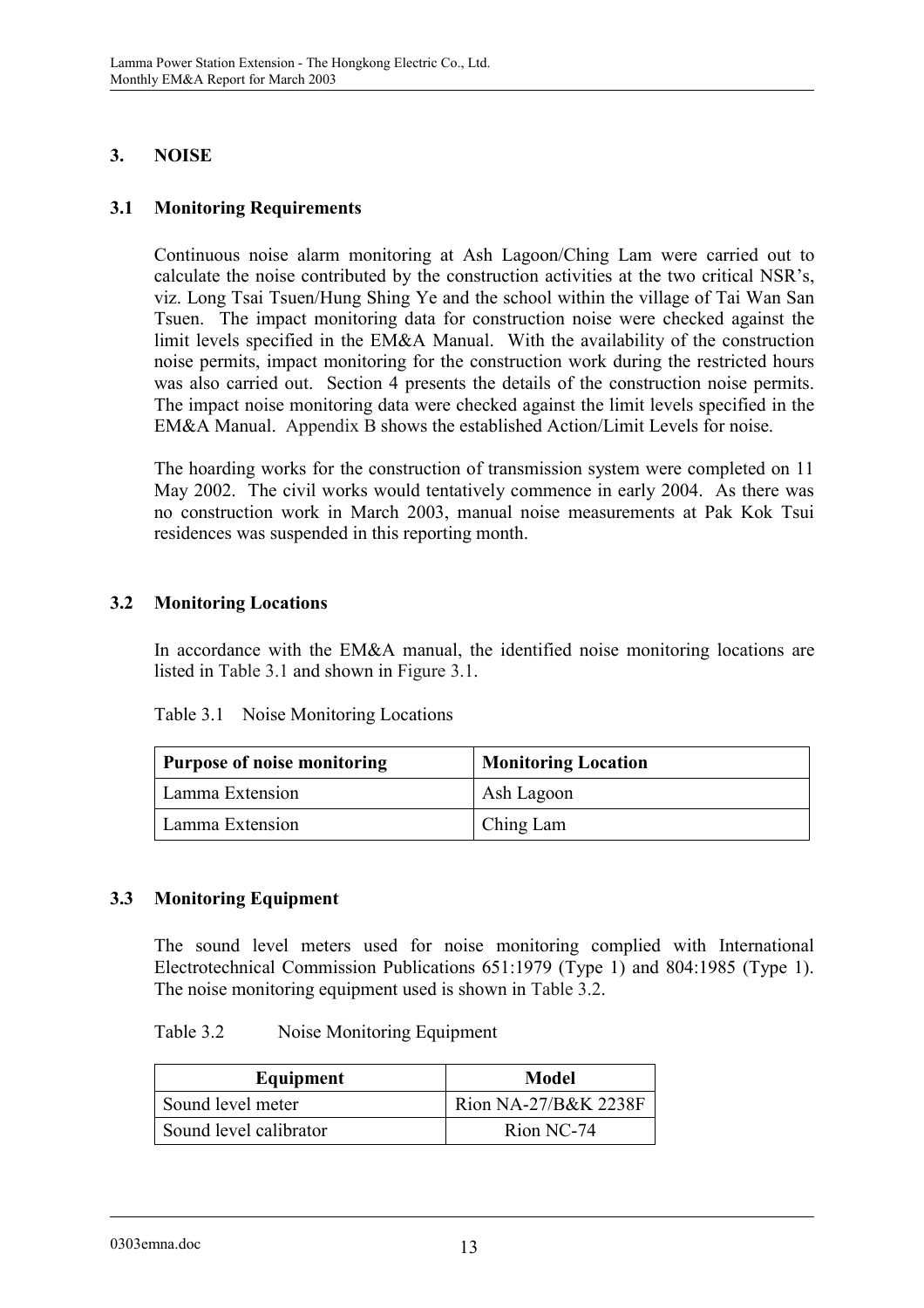## **3.4 Monitoring Parameters, Frequency and Duration**

Continuous alarm monitoring of A-weighted Leq levels was carried out at Ash Lagoon and Ching Lam. The measurement duration and parameter of noise monitoring were presented in Table 3.3 as follows:

| Location                | <b>Time Period</b>                                                                                    | <b>Frequency</b>                         | Parameter        |
|-------------------------|-------------------------------------------------------------------------------------------------------|------------------------------------------|------------------|
|                         | Daytime:<br>0700-1900 hrs on normal<br>weekdays                                                       | Daytime:<br>30 minutes                   | 30-min $L_{Aea}$ |
| Ash Lagoon<br>Ching Lam | Evening-time $\&$ holidays:<br>$0700-2300$ hrs on holidays;<br>and 1900-2300 hrs on all<br>other days | Evening-time<br>& holidays:<br>5 minutes | 5-min $L_{Aeq}$  |
|                         | Night-time:<br>2300-0700 hrs of next day                                                              | Night-time:<br>5 minutes                 | 5-min $L_{Aea}$  |

Table 3.3 Noise Monitoring Duration and Parameter

## **3.5 Monitoring Procedures and Calibration Details**

## *Monitoring Procedures*

## *Continuous Noise Monitoring for Lamma Extension Construction*

The measured noise levels (MNL's) were collected at the noise alarm monitoring stations at Ash Lagoon and Ching Lam. The notional background noise levels (viz. baseline noise data at Ash Lagoon and Ching Lam) were applied to correct the corresponding MNL's in 30-min/5-min  $L_{Aea}$ .

A wind speed sensor was installed at Station Building Rooftop. The wind speed signal was used to determine whether the data from Ash Lagoon and Ching Lam noise alarm monitoring stations were affected. The instantaneous data was discarded in case the instantaneous wind speed exceeded 10 m/s. The 30-min/5-min  $L_{A_{eq}}$  was considered valid only if the amount of valid data was equal to or above 70%.

When calibrating the noise measuring equipment, all observations around the monitoring stations, which might have affected the monitoring results, were recorded.

## *Equipment Calibration*

The sound level meters and calibrators have been verified by the manufacturer or accredited laboratory. Equipment for continuous noise monitoring was calibrated at site on a monthly basis. Calibration details are shown in Appendix F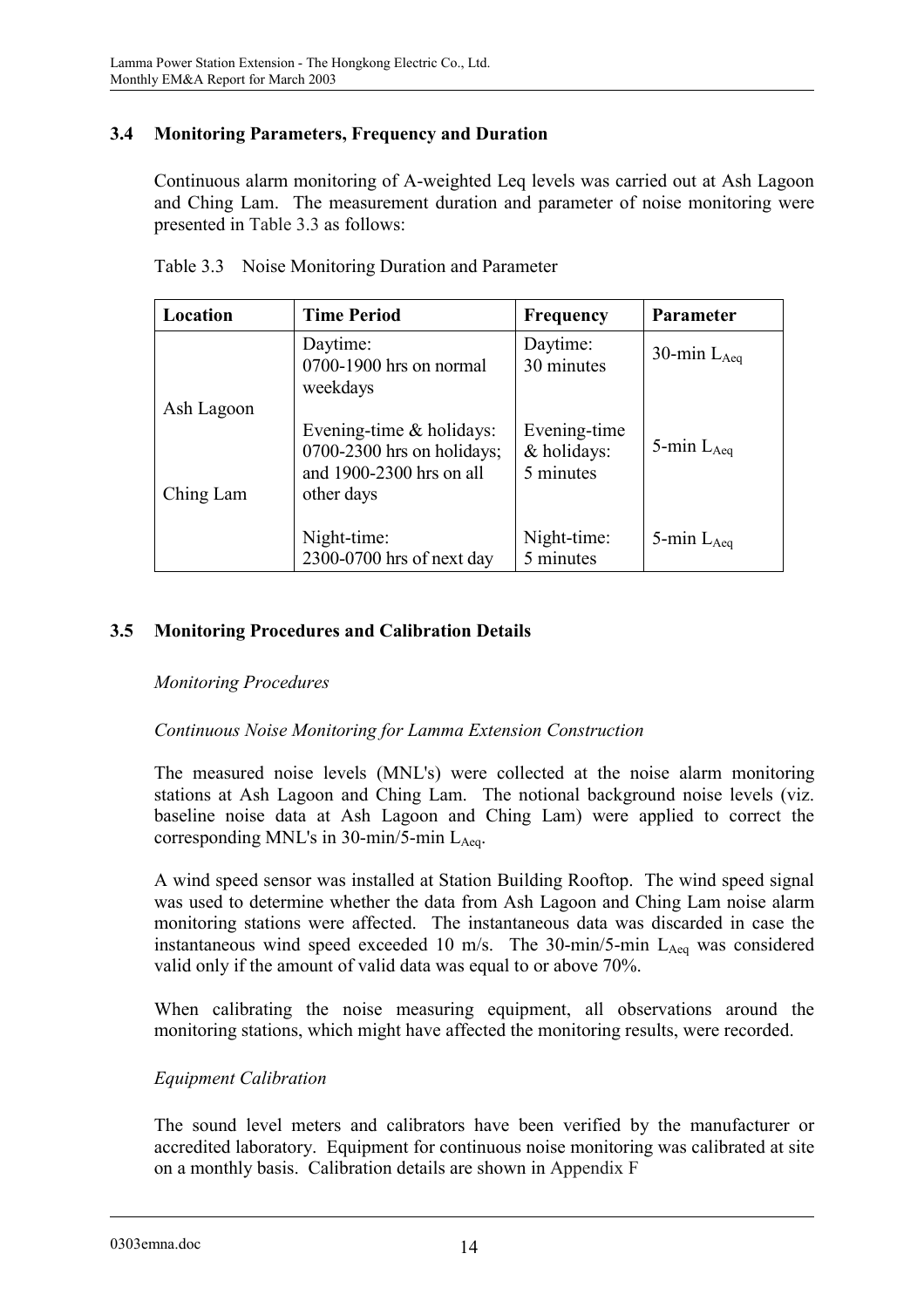## **3.6 Results and Observations**

Continuous noise monitoring was conducted at the two monitoring stations at Ash Lagoon and Ching Lam. All monitoring results and their graphical presentations are provided in Appendix E

No exceedance of noise Action/Limit Level was recorded in the month.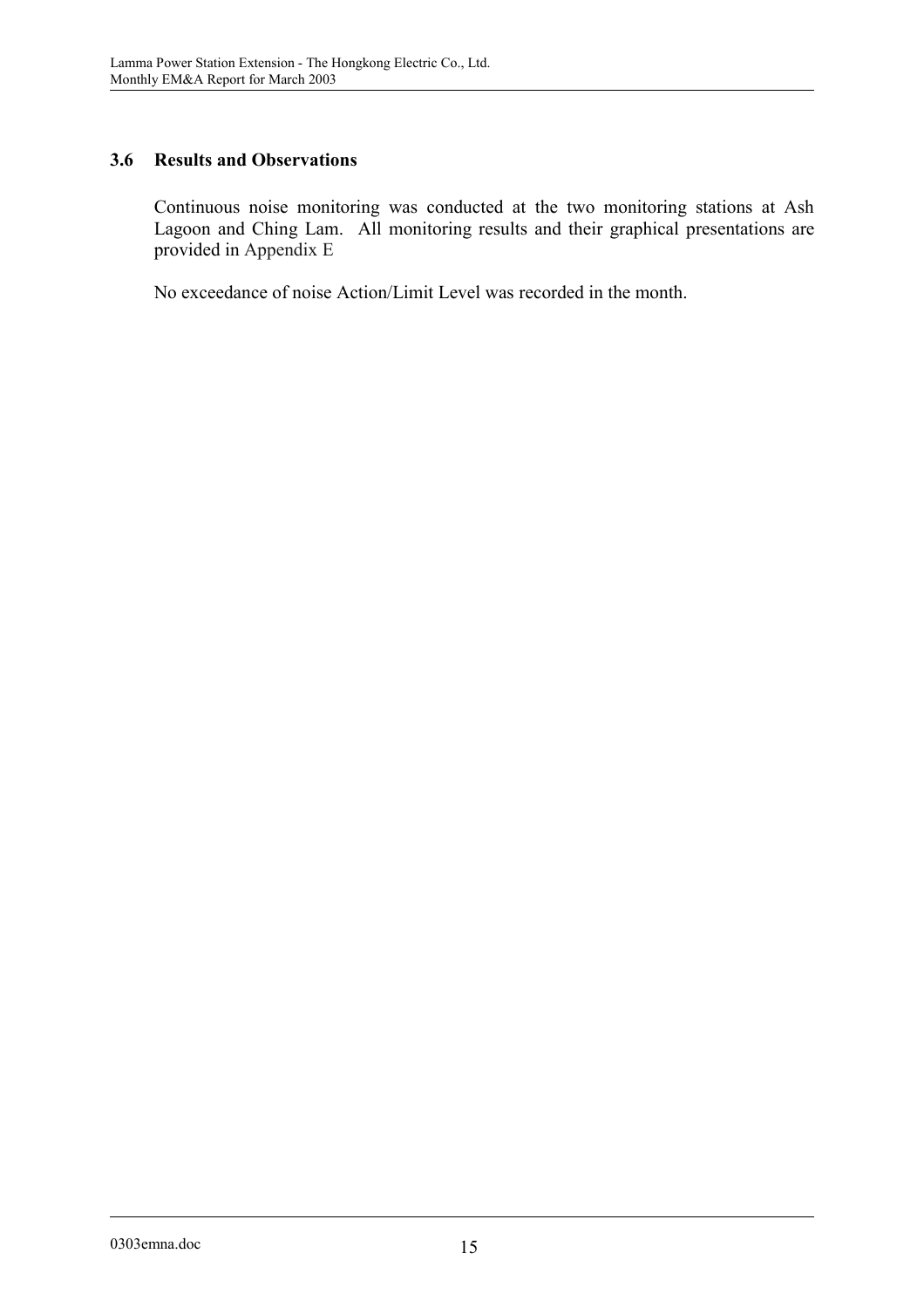

Figure 3.1 Location of Noise Monitoring Stations

0303emna.doc 16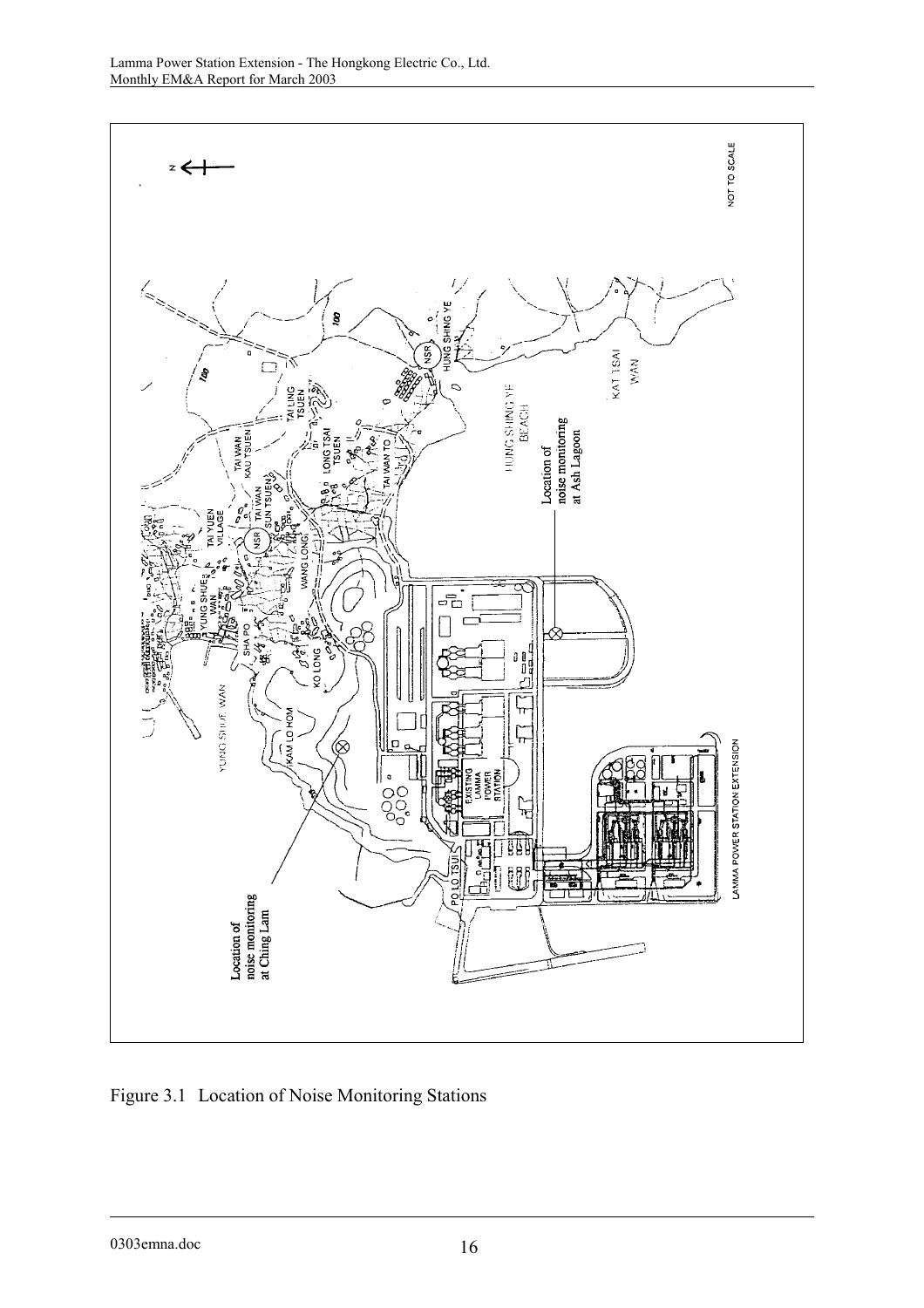# **4. ENVIRONMENTAL AUDIT**

## **4.1 Review of Environmental Monitoring Procedures**

The environmental monitoring procedures were regularly reviewed by the Environmental Team. No modification to the existing monitoring procedures was recommended.

## **4.2 Assessment of Environmental Monitoring Results**

*Monitoring results for Air Quality and Noise* 

The environmental monitoring results for Air Quality and Noise in the reporting month presented in sections 2, 3 and 4 respectively are summarized in Table 4.1.

| <b>Item</b>    | <b>Parameter</b><br><b>Monitored</b>                                                            | <b>Monitoring</b><br><b>Period</b> | No. of<br><b>Exceedances In</b> |                | <b>Event/Action Plan</b><br><b>Implementation Status</b>                                                                                                                                                                 |
|----------------|-------------------------------------------------------------------------------------------------|------------------------------------|---------------------------------|----------------|--------------------------------------------------------------------------------------------------------------------------------------------------------------------------------------------------------------------------|
|                |                                                                                                 |                                    | <b>Action</b><br>Level          | Limit<br>Level | and Results                                                                                                                                                                                                              |
| Air            |                                                                                                 |                                    |                                 |                |                                                                                                                                                                                                                          |
| 1              | <b>Ambient TSP</b><br>$(24$ -hour)                                                              | $01/03/03$ -<br>31/03/03           | $\theta$                        | $\theta$       |                                                                                                                                                                                                                          |
| $\overline{2}$ | <b>Ambient TSP</b><br>$(1-hour)$                                                                | $01/03/03$ -<br>31/03/03           | $\theta$                        | $\theta$       |                                                                                                                                                                                                                          |
| Noise          |                                                                                                 |                                    |                                 |                |                                                                                                                                                                                                                          |
| 1              | Noise level at the<br>critical NSR's<br>predicted by the<br>noise alarm<br>monitoring<br>system | $01/03/03$ -<br>31/03/03           | $\theta$                        | $\theta$       |                                                                                                                                                                                                                          |
| $\overline{2}$ | Manual noise<br>monitoring at the<br>Pak Kok Tsui<br>residences                                 | $01/03/03$ -<br>31/03/03           | N/A                             | N/A            | Hoarding works at Pak Kok Tsui<br>were completed on 11/5/2002.<br>Civil works would tentatively<br>commence in early 2004.<br>Manual noise monitoring was<br>suspended during the period<br>from 12/5/2002 to 31/3/2003. |

Table 4.1 Summary of AL Level Exceedances on Monitoring Parameters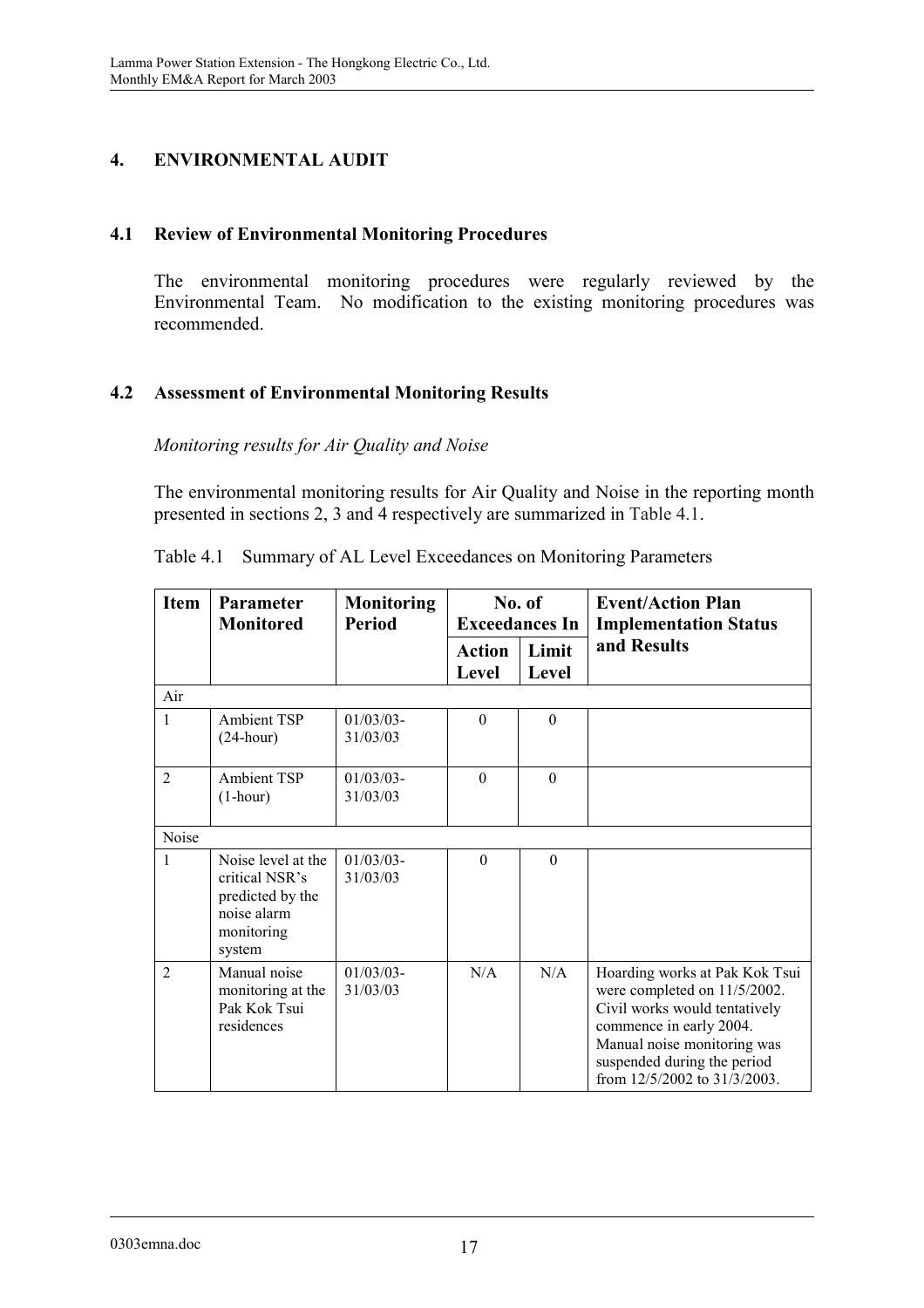## *Waste Management Records*

The estimated amounts of different types of waste generated in March 2003 are shown in Table 4.2.

Table 4.2 Estimated Amounts of Waste Generated in March 2003

| <b>Waste Type</b> | <b>Examples</b>           | <b>Estimated Amount</b> |
|-------------------|---------------------------|-------------------------|
| General Refuse    | Domestic wastes collected | $6.08$ Ton              |
|                   | on site                   |                         |

## **4.3 Site Environmental Audit**

Site audits were carried out by ET on a weekly basis to monitor environmental issues at the construction sites to ensure that all mitigation measures were implemented timely and properly. The site conditions were generally satisfactory. All required mitigation measures were implemented. The weekly site inspection results are attached in Appendix H.

As the commencement of construction works of Transmission System had been deferred to early 2004, the weekly inspection for the site was suspended in the reporting month.

# **4.4 Status of Environmental Licensing and Permitting**

All permits/licenses obtained for the project are summarised in Table 4.3.

|  |  |  |  | Table 4.3 Summary of Environmental Licensing and Permit Status |
|--|--|--|--|----------------------------------------------------------------|
|--|--|--|--|----------------------------------------------------------------|

| <b>Description</b> | Permit No.    | <b>Valid Period</b> |                |                        |            | <b>Highlights</b> | <b>Status</b> |
|--------------------|---------------|---------------------|----------------|------------------------|------------|-------------------|---------------|
|                    |               | <b>From</b>         | T <sub>0</sub> |                        |            |                   |               |
| Varied             | EP-071/2000/B | 13/07/01            |                | The whole              | Valid      |                   |               |
| Environmental      |               |                     |                | construction work      |            |                   |               |
| Permit             |               |                     |                | site.                  |            |                   |               |
| Construction       | GW-UW0262-02  | 10/09/02            | 09/03/03       | 8 groups (A-H) of      | Superseded |                   |               |
| Noise Permit       |               |                     |                | PME's are assigned.    |            |                   |               |
|                    |               |                     |                |                        |            |                   |               |
|                    |               |                     |                | Only one group can     |            |                   |               |
|                    |               |                     |                | be used. Group G       |            |                   |               |
|                    |               |                     |                | and H shall not be     |            |                   |               |
|                    |               |                     |                | operated between       |            |                   |               |
|                    |               |                     |                | $23:00$ and $07:00$ on |            |                   |               |
|                    |               |                     |                | next day.              |            |                   |               |
| Construction       | PP-UW0030-02  | 15/11/02            | 14/05/03       | Percussive piling for  | Valid      |                   |               |
| Noise Permit       |               |                     |                | Unit L9 piling         |            |                   |               |
|                    |               |                     |                | foundation             |            |                   |               |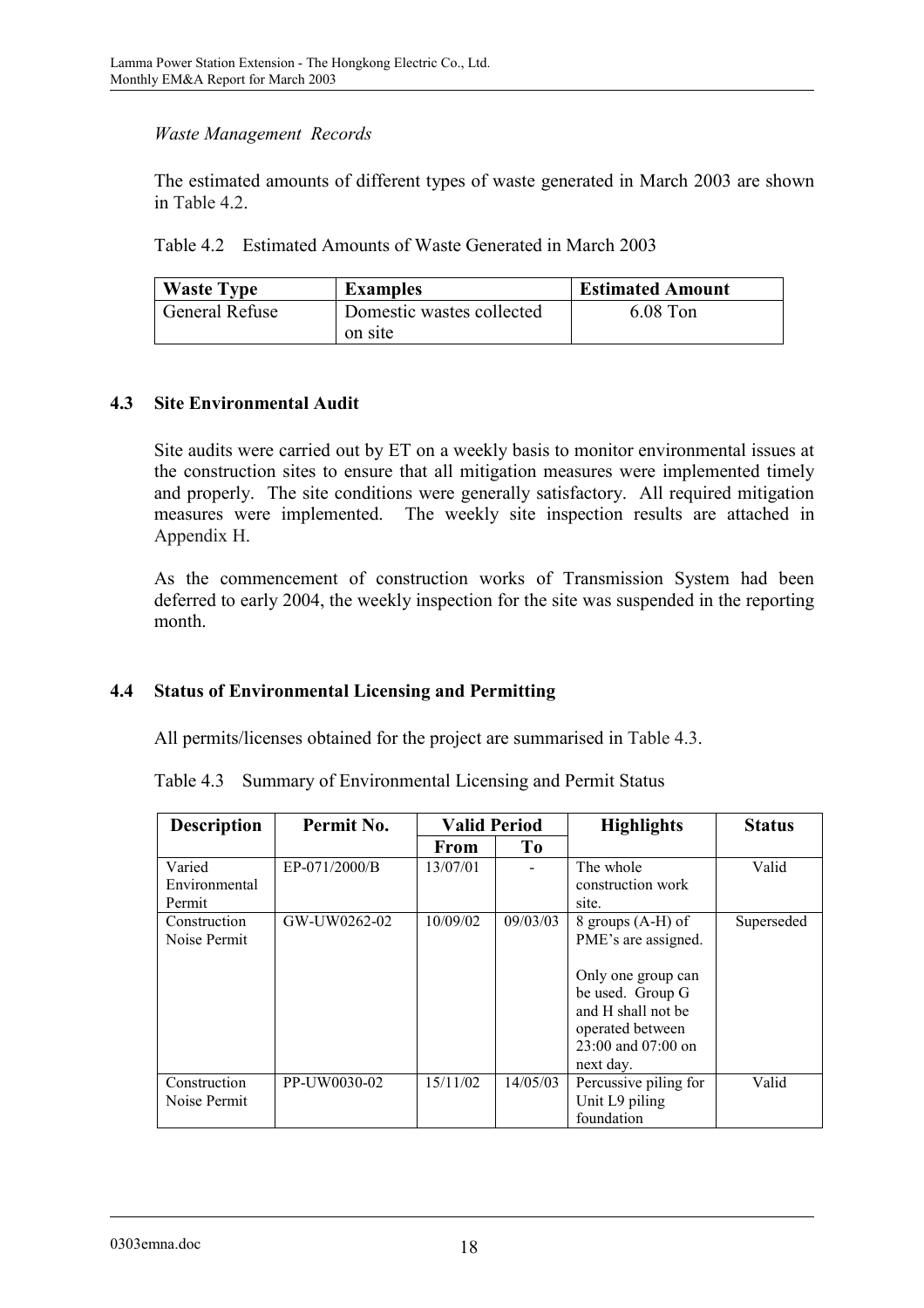| <b>Description</b>                                   | Permit No.               | <b>Valid Period</b> |                | <b>Highlights</b>                                                                                                                                                                    | <b>Status</b>          |
|------------------------------------------------------|--------------------------|---------------------|----------------|--------------------------------------------------------------------------------------------------------------------------------------------------------------------------------------|------------------------|
|                                                      |                          | From                | T <sub>0</sub> |                                                                                                                                                                                      |                        |
| Construction<br>Noise Permit                         | GW-UW0374-02             | 01/12/02            | 31/05/03       | Operation of<br>specified PME's<br>allowed during the<br>restricted hour<br>$(23:00-07:00)$ on next<br>day). 2 groups of<br>PME's are assigned<br>and only one group<br>can be used. | Valid                  |
| Construction<br>Noise Permit                         | GW-UW0409-02             | 15/01/03            | 14/07/03       | Operation of PME's<br>allowed during the<br>restricted hours<br>$(07:00-23:00)$ on<br>holidays and 19:00-<br>23:00 on all other<br>days)                                             | Valid                  |
| Construction<br>Noise Permit                         | GW-UW0067-03             | 10/03/03            | 09/09/03       | 8 groups $(1-8)$ of<br>PME's are assigned.<br>Only one group can<br>be used. Group 7<br>and Group 8 are not<br>used between<br>$11:00$ pm and<br>7:00am on next day.                 | Issued on<br>10/3/2003 |
| Registration of<br>Chemical<br><b>Waste Producer</b> | WPN5213-912-<br>G1050-01 | 01/06/02            |                | Unit L9 piling<br>foundation work.                                                                                                                                                   | Valid                  |
| Dumping<br>Permit                                    | EP/MD/03-107             | 12/12/02            | 15/05/03       | Dumping at South<br>Cheung Chau<br>Disposal Area; Unit<br>L9 piling foundation<br>work.                                                                                              | Valid                  |
| Waste Water<br>Discharge<br>Licence                  | EP742/912/006414I        | 10/6/02             | 30/6/07        | Socketted H-piling<br>works                                                                                                                                                          | Valid                  |
| Waste Water<br>Discharge<br>Licence                  | EP742/912/006634I        | 16/7/02             | 31/7/07        | Bored piling works                                                                                                                                                                   | Valid                  |

## **4.5 Implementation Status of Environmental Mitigation Measures**

Mitigation measures detailed in the permits and the EM&A Manual (Construction Phase) are required to be implemented. An updated summary of the Environmental Mitigation Implementation Schedule (EMIS) is presented in Appendix I.

# **4.6 Implementation Status of Event/Action Plans**

The Event/Action Plans extracted from the EM&A Manual (Construction Phase) are presented in Appendix G.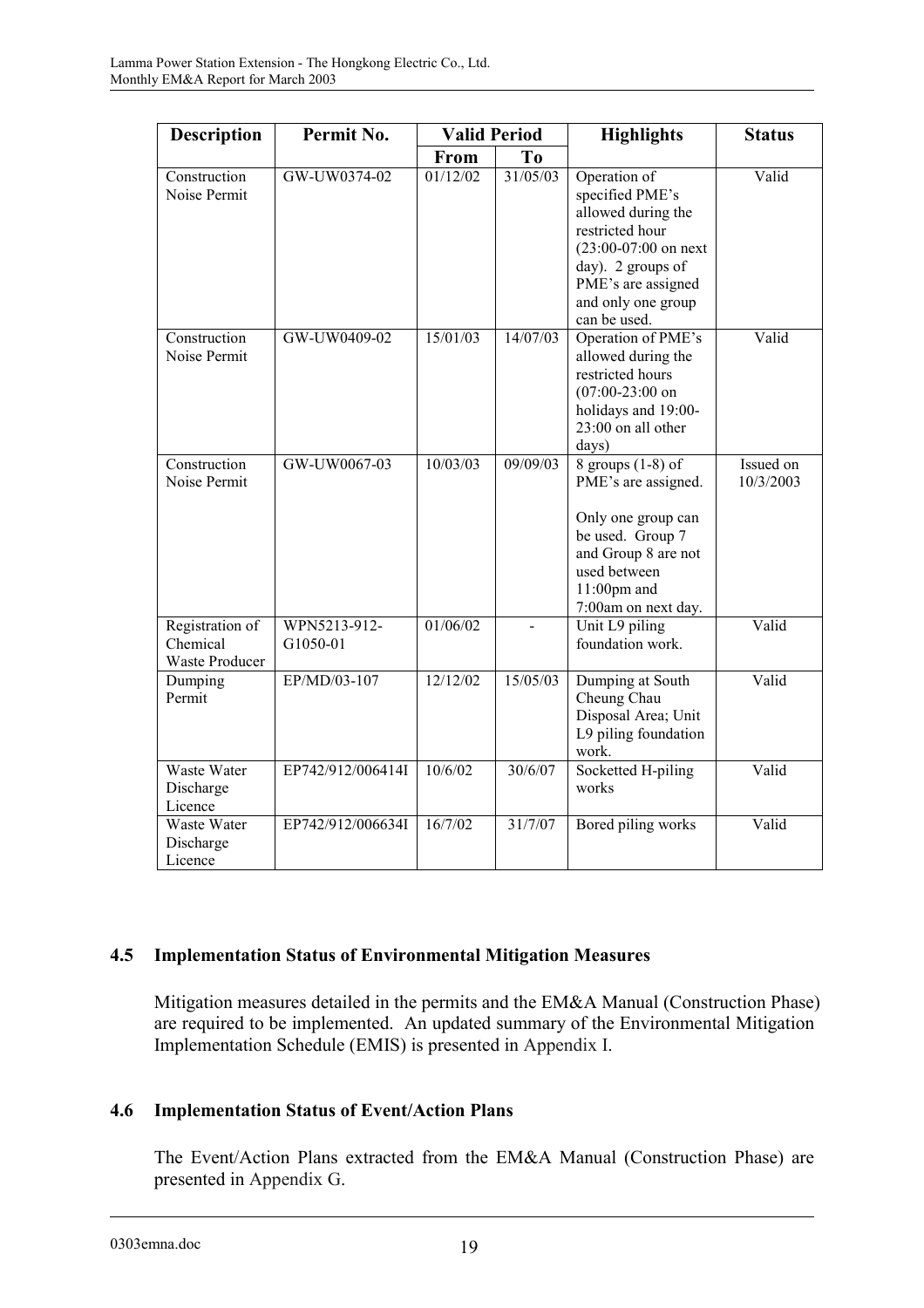# **4.7 Implementation Status of Environmental Complaint Handling Procedures**

In March 2003, no complaint against the construction activities was received.

Table 4.4 Environmental Complaints / Enquiries Received in March 2003

| Case Reference /<br>Date, Time Received /<br>Date, Time Concerned | Descriptions /Actions Taken | Conclusion /<br><b>Status</b> |
|-------------------------------------------------------------------|-----------------------------|-------------------------------|
| Nil                                                               | N/A                         | N/A                           |

| Case Reference /<br>Date, Time Received /<br>Date, Time Concerned | Descriptions /Actions Taken | Conclusion /<br><b>Status</b> |
|-------------------------------------------------------------------|-----------------------------|-------------------------------|
| Nil                                                               | N/A                         | N/A                           |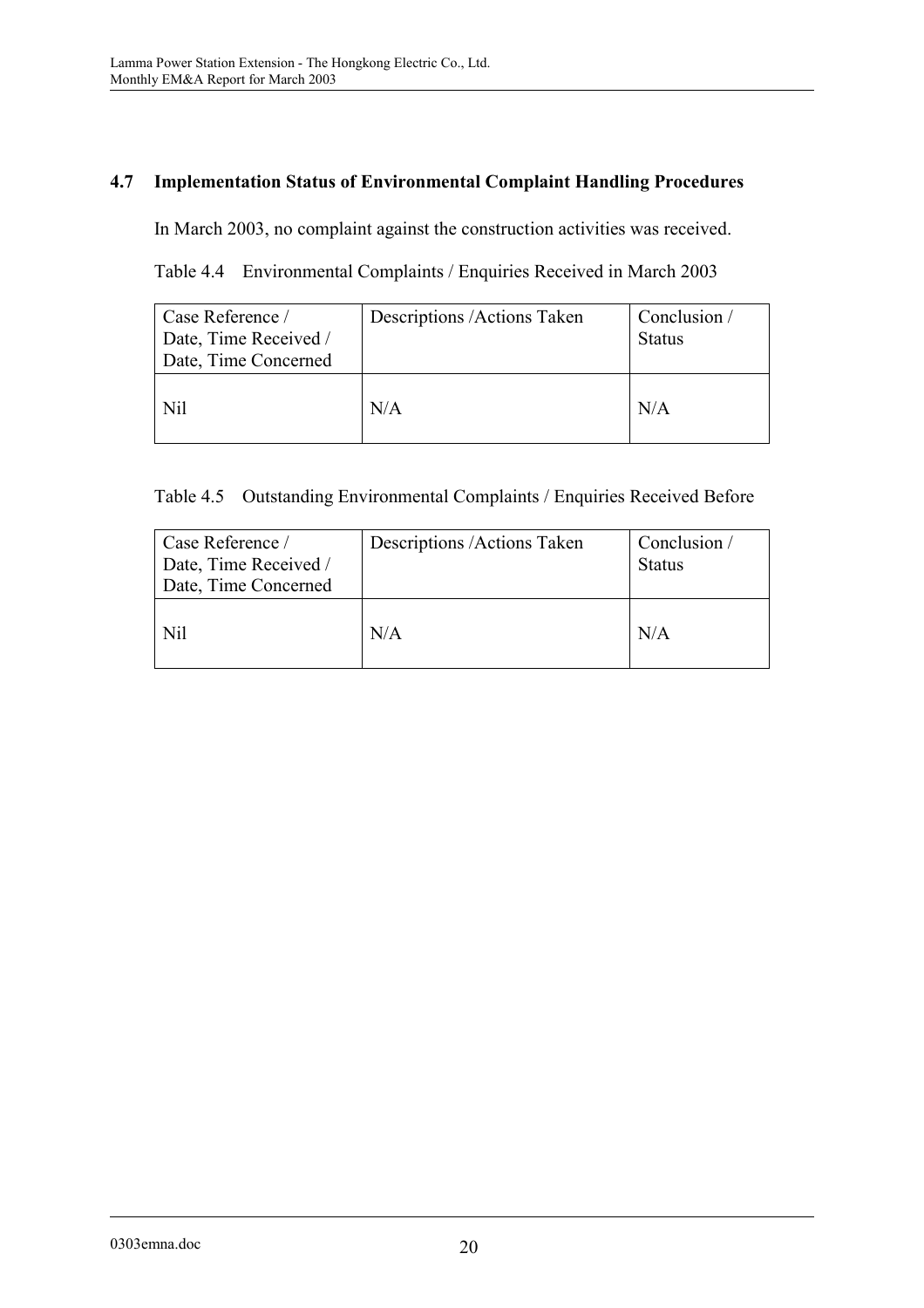# **5. FUTURE KEY ISSUES**

## **5.1 Status of Natural Gas supply**

Based on current project schedule, HEC anticipates there is no delay in the supply of natural gas.

## **5.2 Key Issues for the Coming Month**

Key issues to be considered in the coming month include:

## Site Formation

#### *Noise Impact*

- $\bullet$  To continue monitoring the noise level during construction and to ensure compliance with the CNP's already obtained.
- $\bullet$  To continue the preventive measures for noise exceedance and keep monitoring/ reviewing the performance.

#### *Water Impact*

-To provide de-silting utilities for wastewater before discharge.

#### *Air Impact*

 $\bullet$  To monitor and review the sufficiency of the dust suppression measures provided and increase the resources accordingly if necessary.

## Transmission System

#### *Terrestrial Ecology Impact*

- $\bullet$  To closely monitor the construction activities, if any, in order to avoid disturbance to the rare plants;
- - To provide temporary fire fighting equipment for prevention of fire within the work sites.

## Unit L9 Piling Foundation

#### *Noise Impact*

- $\bullet$  To continue monitoring the noise level during construction and to ensure compliance with the CNPs already obtained.
- $\bullet$  To continue the preventive measures for noise exceedance and keep monitoring/ reviewing the performance.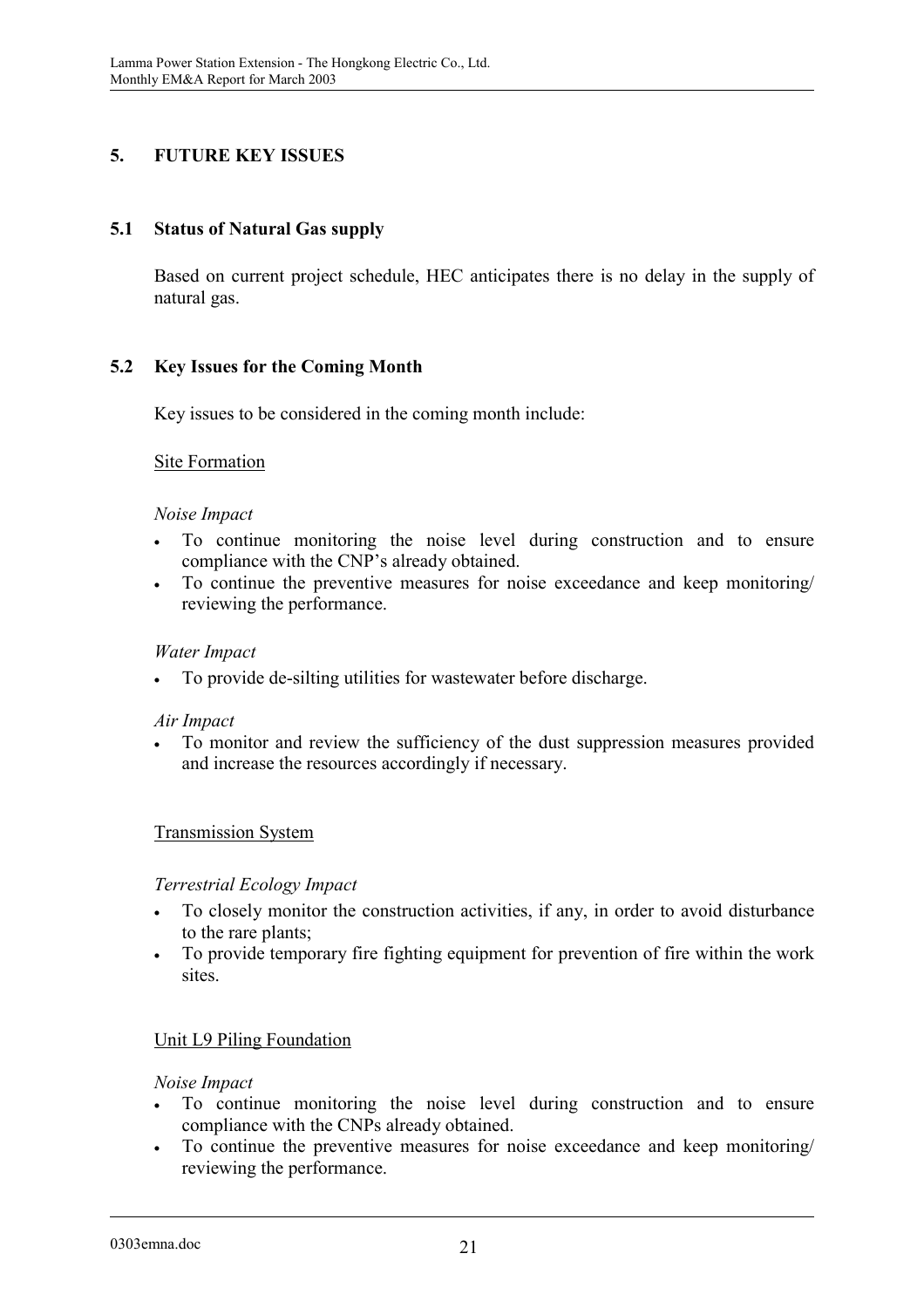*Air Impact* 

- $\bullet$ To spray water on the ground and road surface to prevent dust emission.
- $\ddot{\phantom{0}}$  To continue monitoring and reviewing the emission of smoke from construction machines.

Water Impact

-To minimize water consumption.

*Waste Management* 

 $\bullet$ To implement the Waste Management Plan.

## **5.3 Monitoring Schedules for the Next 3 Months**

The hoarding works for the construction of transmission system at Pak Kok Tsui were completed on 11/5/2002. The civil works would tentatively commence in early 2004. As there was no construction work during the period from 12/5/2002 to end March 2003, the manual noise monitoring at Pak Kok Tsui was suspended in March 2003.

With the completion of post-project monitoring, no further marine water quality monitoring for the reclamation works is required.

The initial post-construction marine ecological survey is scheduled to be carried out in June 2003 tentatively. The initial survey will be conducted in order to assess the immediate impacts of the construction works on the corals and other organisms of interest identified in the EIA and re-examined in the Baseline survey.

The tentative environmental monitoring schedules for the next 3 months are shown in Appendix C.

## **5.4 Construction Program for the Next 3 Months**

The tentative construction program for the next 3 months is shown in Appendix J.